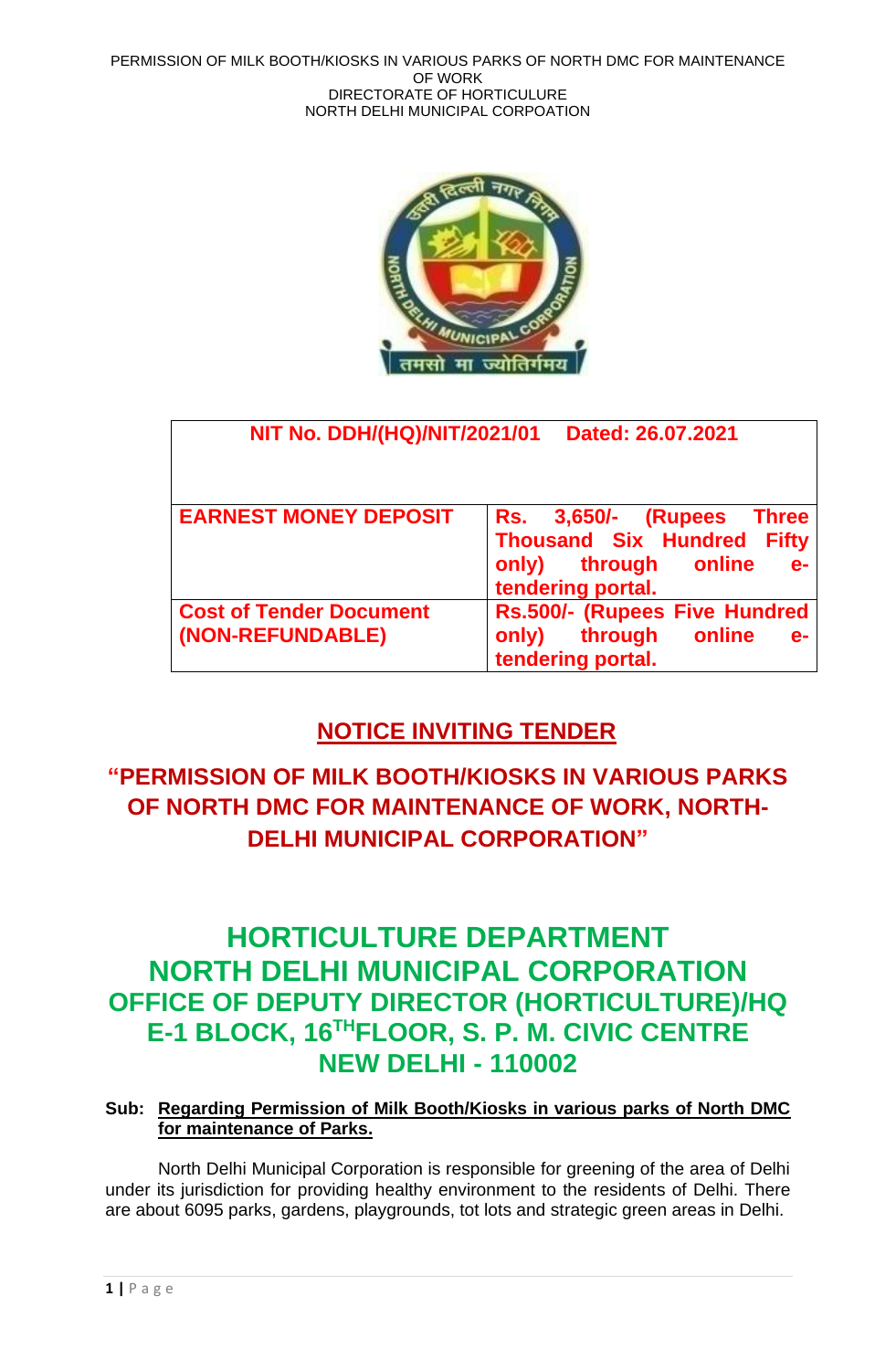- **Proposal:** This is a proposal for installation of Milk booths/kiosks in various parks of North DMC for maintenance of parks for five years from the date of execution of agreement and extendable for next one year subject to satisfactory performance of Milk booth/Kiosk Operator. To curtail the expenses on maintenance of parks, installation of Milk booth/kiosk in parks is proposed. This proposal is presented keeping in mind the reduction of expenditure of corporation on revenue instead of earning revenue and it is purely on maintenance basis.
	- 1. **Provision of Space:** North DMC will provide bare space/land on **"As is Where is Basis"** and **"As is What is Basis"** to Milk Booth/Kiosk Operator. The maximum size of Milk Booth/Kiosk will be 10'x10'. The Milk Booth/Kiosk operator will carry out construction with eco-friendly material and temporary in nature (without cement and mortar) over the land/space allotted, at his/her/its own cost after obtaining prior written permission of the North DMC. For uniformity, design will be provided by the North DMC. It shall be the responsibility of the Milk Booth/Kiosk operator to inspect the site(s) for which he/she/it intends to offer bid and obtain clarification, if any, to his/her/its satisfaction before offering to bid for the same. The Milk booth/Kiosk Operator shall acquaint himself/ herself/ itself of all the local conditions. The Milk booth/Kiosk operator should offer bid by considering its entire revenue potential. Any claim on the basis of harm to business interest shall be summarily rejected by the North DMC without any kind of response to the licensee and the license shall not be entitled to claim on that account. The maximum size of Milk booth/kiosk will be 10'x10' (i.e. less than 20 sqm). The size of Milk booth/Kiosk has been approved by the Corporation vide Resolution No. 87 dated 03.09.2019. The minimum size of park has been concluded as 2000 sqm (0.5 Acre) where Milk booth/kiosk can be installed.
	- 2. **Submission of Tender:** Online Tenders are invited under two bid system (Technical & Financial) from eligible Firms for permission of Milk Booth/Kiosks in various parks of North DMC. The tenders will be received as per time table at website tenderwizard.com/NORTHDMCETENDER. The Service Provider/Contractors shall submit an undertaking that the firm has not been blacklisted/Debarred /Banned/Restrained anywhere in India by any Government department/Government Undertaking. The eligible firms should neither blacklisted nor debarred/banned / restrained at the time of purchase of tenders. Nonregistered / New tenderer in NDMC may get them registered for online tendering for this tender. For any help Online tender contact helpdesk on 011-[49424365 &](mailto:49424365%20&%20Mob.%208800991868)  [Mob. 8800991868](mailto:49424365%20&%20Mob.%208800991868) or mail to: [mcd-ithelpdesk@mcd.gov.in](mailto:mcd-ithelpdesk@mcd.gov.in) Bidding Documents can be downloaded from the websitetenderwizard.com/NORTHDMCETENDER OR visit NDMC website [www.mcdonline.nic.in](http://www.mcdonline.nic.in/) / North Delhi Municipal Corporation /Tenders/e-tendering.
	- 3. **Selection Process:** A single stage, two-envelope process (Technical & Financial Bid) will be followed for selection of suitable Service Provider/Contractor(s) for this work. All interested firms that qualify each of the following eligibility criteria may apply. Based on the Technical compliance of each proposal as submitted by the Applicant, NDMC shall evaluate/ shortlist bidders for opening of financial proposal. Financial proposal of the firm(s), qualifying the said eligibility criteria, shall be opened. The department will have the right to arrive at reasonable eligibility H-1 price.
	- **4. Maintenance of Park:** The Milk booth/kiosk operator should be equipped with tools and machinery like grass cutting machine, pruning machine, brush cutter etc. for maintaining the park. The cost of tools & machinery will be borne by the Milk booth/Kiosk operator at their own cost.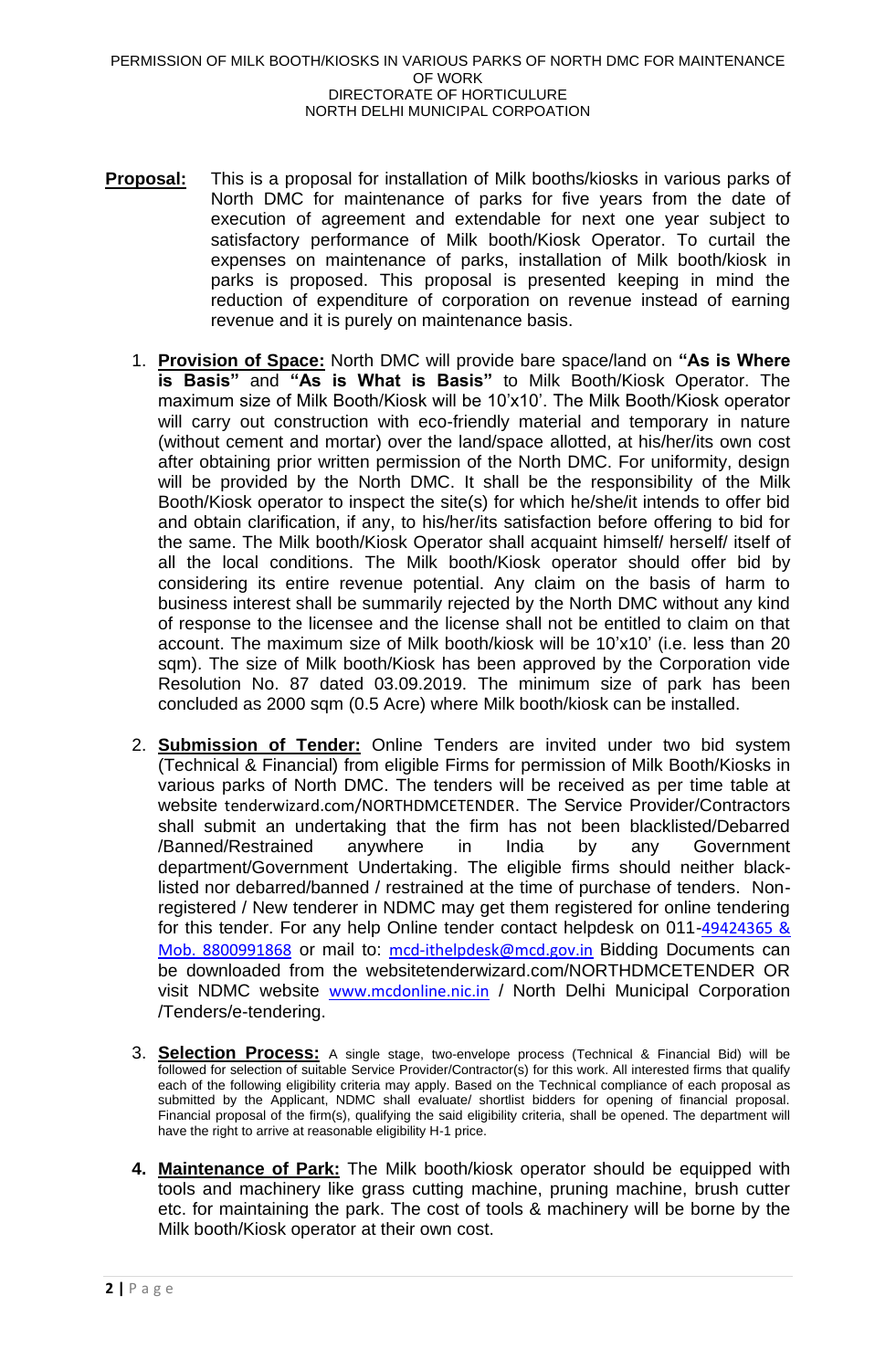- 5. **Duration/Period:** The contract will be for five years from the date of execution of agreement and extendable for next one year subject to satisfactory performance of the Milk booth/Kiosk operator.
- 6. **Eligibility Criteria:** The Milk booth/Kiosk Operator should have legal entity in the field of milk product selling, which has legal capacity to enter into agreement/license with North Delhi Municipal Corporation.
- 7. **Experience:** Minimum Experience of selling of Milk products during the last 7 years ending previous day of last date of submission of tender.

### 8. **Reserve Price:**

| <b>S. No.</b> | <b>Description of Item</b>                                                                                                                                                                                                                                                                  | Quantity | Rate per month | Total |  |
|---------------|---------------------------------------------------------------------------------------------------------------------------------------------------------------------------------------------------------------------------------------------------------------------------------------------|----------|----------------|-------|--|
| 1             | $\mathbf{2}$                                                                                                                                                                                                                                                                                | 3        | 4              | 5     |  |
| 1.            | <b>PERMISSION OF MILK</b><br><b>BOOTH/KIOSKS IN</b><br><b>VARIOUS PARKS OF</b><br><b>NORTH DMC FOR</b><br><b>MAINTENANCE OF WORK</b>                                                                                                                                                        | 01       |                |       |  |
|               | An area of park having<br>size 1.3 acre (Minimum)<br>ACRE TO 1.5 acre<br>(Maximum) shall be<br>maintained by the<br>Agency/firm. In case size<br>of park is less than 1.327<br>Acre then nearby parks<br>total size of 1.3 acre to<br>1.5 acre Acre will be<br>maintained by the<br>Agency. |          |                |       |  |

## 9. **Usages:**

- a. The licensee shall use the Milk booth/kiosk for sale of Milk and all dairy products only.
- b. In case of licensable trades, operation of trade/business should only be started after getting appropriate License, such as health or general trade license etc. from the concerned authority.
- 10.**Revision / Enhancement in Monthly License Fee:** The Monthly license fee payable will be revised / enhanced every year by 5% of monthly license fee for the preceding year.
- 11.**Surrender**: The licensee can surrender the Milk booth/kiosk upon giving 3 months notice after 9 months of operation of Milk booth/Kiosk. The surrender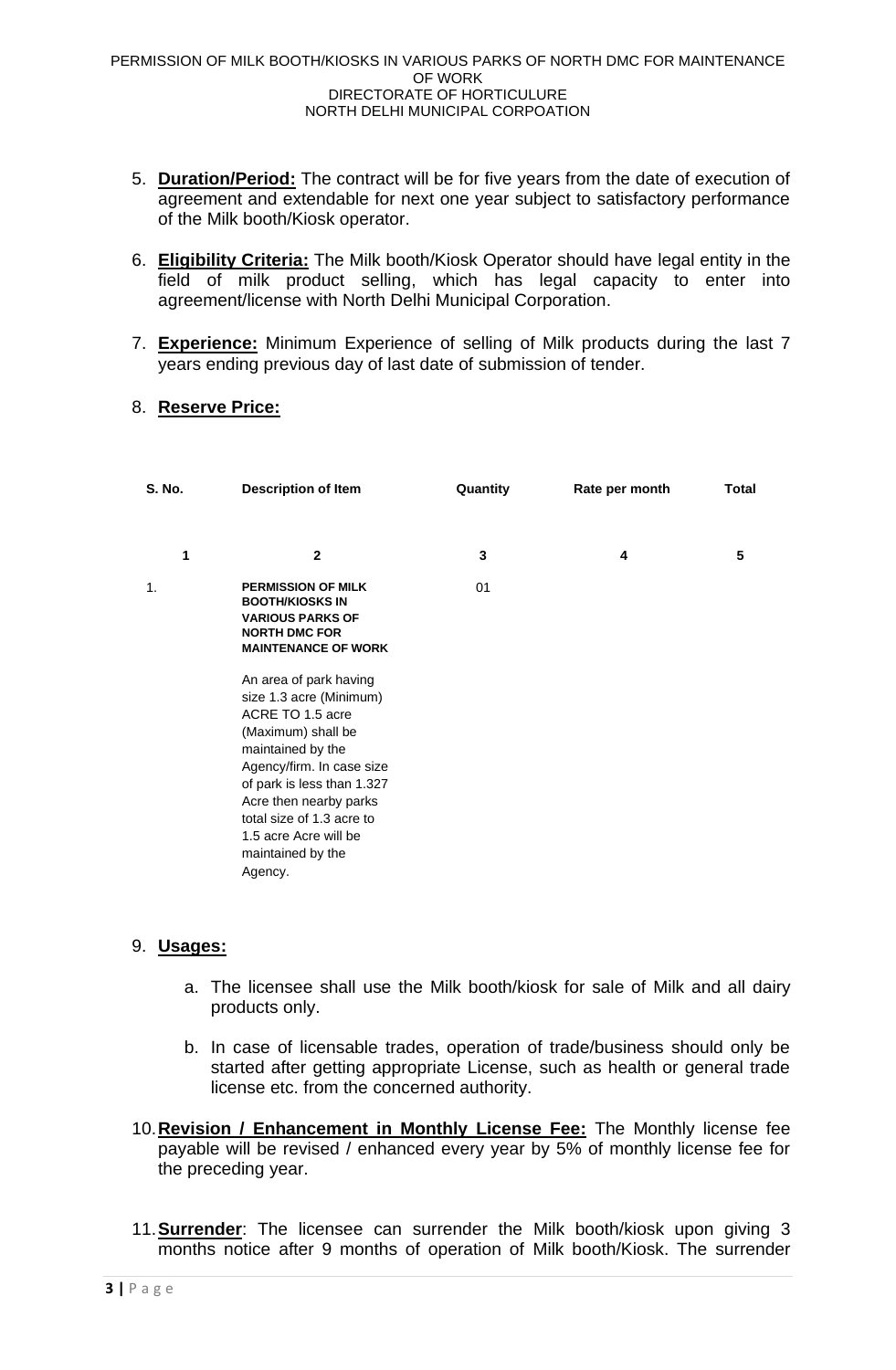notice shall not be valid unless up to date dues including license fee for the notice period are paid up on the date of submission of such surrender notice. However, Commissioner/North DMC may take decision as deem fit to safeguard municipal revenue at that phase.

- 12.**Loss to North DMC:** The bidder shall be bound to indemnify and reimburse North DMC for all claims, demands, loss, charges, cost and expenses which it may have to incur or which accrue on account of infringement of any of the condition by the bidder.
- 13.**Disputes:** In case of any dispute arising on account of grant of permission by North DMC will be subject to courts in the jurisdiction of Delhi only.
- 14.**Blacklisting:** The bidder, it at any time, found engaged in any kind of malpractices including default in payment of license fee regularly shall be liable to be black listed for a minimum period of three years and in such an event his security amount/advance and other deposits will be forfeited.
- 15.**Rejection of bid:** North DMC reserves the right to reject any/all bids without assigning any reason thereof and without incurring any liability to the affected bidder(s) or any obligation to inform the affected bidders (s) of the grounds for such decision.
- **16.Transfer of Milk booth/Kiosk to North DMC:** Upon the expiry of 5+1 years, renewal will not be allowed, possession of Milk booth/kiosk alongwith fixtures & fittings standing in it will be handed over to North DMC free from any encumbrances.
- 17.**Competent Authority:** Commissioner/North DMC or any other officer nominated / designated by him shall be competent to enter into agreement/license deed with license.

## 18.**Scope of Work:**

- I. All the costs of up-gradation / maintenance of said parks/gardens shall be borne by the licensee. The below activities shall be taken up by the licensee at his own cost for the up-gradation as well as maintenance of the said parks/gardens.
	- a. The licensee shall ensure proper man power (Gardener & labour) for the maintenance of the said parks/gardens.
- b. Cleaning, irrigation, lawn mowing, hedge cutting, tree trimming etc. shall be taken up regularly as per rules.
- c. The licensee shall ensured proper Security arrangement for the parks/gardens.
- d. Dust free treatment for the maintenance of walking track shall be taken up as per requirement.
- e. The licensee shall ensure that there is no leakage in water / drainage / storm water pipe lines in the garden. Immediate repairing of compound wall, chain link fencing / grill, gate, curbing, signage or any other civil work, leakage in drainage or water pipe line shall be taken up in case of damage.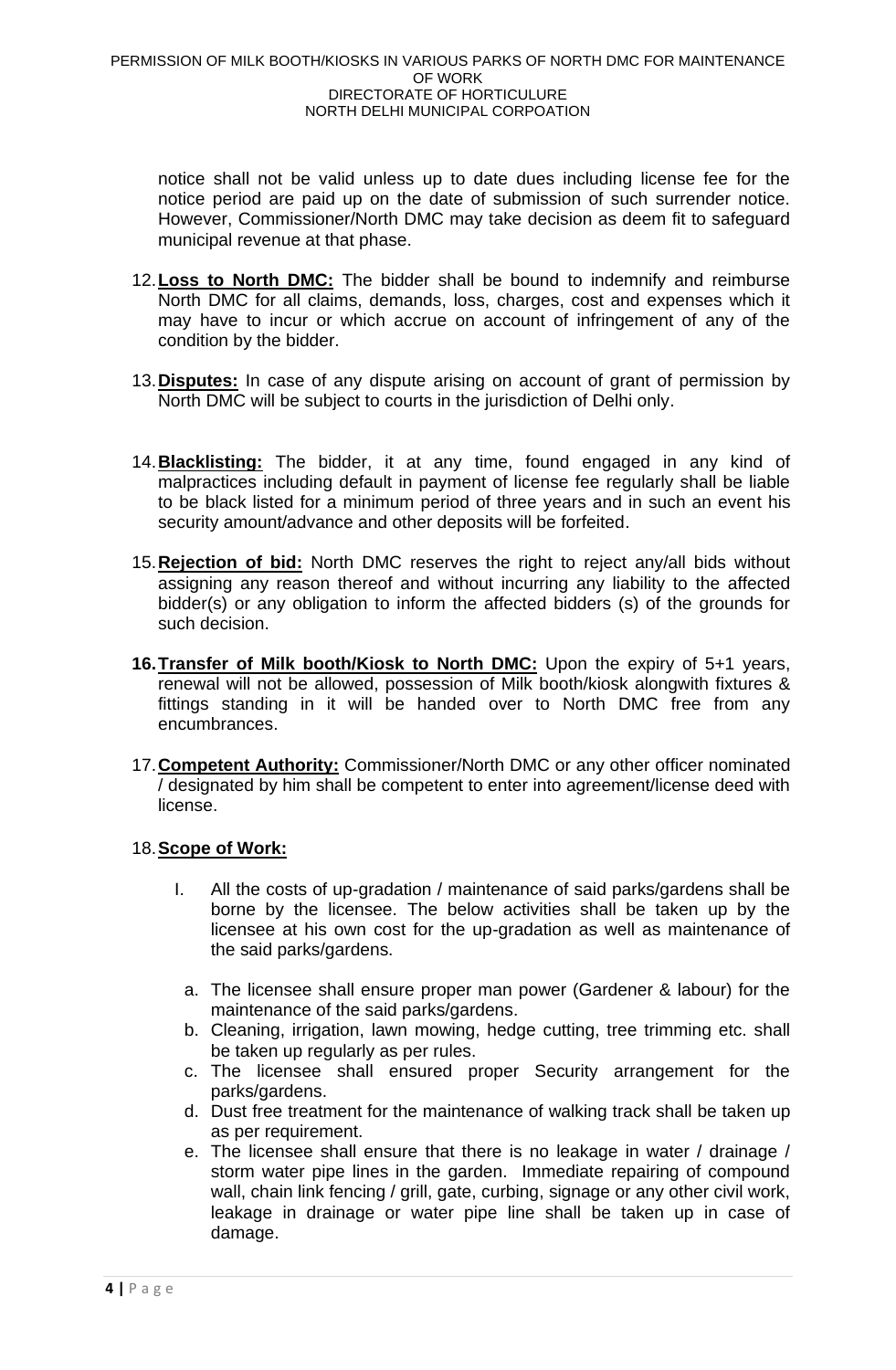- f. Compound wall, Chain link fencing / Grill, gate playing equipments shall be painted every year.
- g. The licensee shall not allow unauthorized / illegal banners / hoardings in the garden.
- h. Arrangement of required number of dustbin to be ensured. Green waste / garbage shall be disposed off regularly at proper place. The North DMC will not provide machinery or manpower for disposal of green / solid waste to the Licensee. The instructions of department shall be followed strictly.
- i. Public toilet block shall be cleaned twice in a day or more as per site demand.
- j. The Licensee shall provides name and mobile no. of his staff (Supervisor, Head Mall, Security guard,etc.) to the North DMC and the same shall be displayed on the notice board in the garden. Beside this Licensee has to display name and mobile number of the person responsible for maintenance of garden at the entry of the garden.
- k. The Licensee shall be permitted to get temporary electric connection on said kiosk at its own cost. The electric bill for new connection as well as the existing connection shall be borne by the Licensee. Beside this the maintenance responsibility of electric connection is rest with the Licensee.
- l. Existing facilities of light poles in the gardens is available to the Licensee & additional requirement of lighting facilities will be managed by the Licensee at its own cost. Protection and maintenance of light poles will be the sole responsibility of the Licensee.
- m. Existing facilities of water in the garden is available to the Licensee & additional requirement of water facilities including construction of water storage tank of sufficient capacity as suggested by the North DMC shall be managed by the Licensee at his own cost.
- n. As a part of beautification new flower plants, seasonal plants shall be planted, good quality of garden soil, manure, pesticides shall be used for the well growth of plants as and when required. Gap filling in plantation shall be taken up at regular interval.
- o. Lawn of the parks/gardens shall be developed as per the requirement and shall be maintained properly.
- p. The Licensee shall maintain the playing equipments in the garden. Repairing work shall be taken up immediately. Regular cleanliness of sitting arrangement shall be ensured by the Second Party. Damaged benches shall be replaced immediately and arrangement of new benches shall be manage.
- q. Residential facilities shall not be permitted in the parks/gardens for Mali cum labour, security staff of the Licensee.
- r. All the instructions of the North DMC relating to the garden maintenance shall be followed by the Licensee.
- II. The licensee shall borne all the expenditure for the construction of booth (kiosk) on the said park/parks. The location of booth (kiosk) will be decided by the North DMC and plan for the same shall be approved by the North DMC.
- 19.The licensee shall to be permitted access to the said parks/gardens for the purpose of beautifying, maintaining and using them for selling their products from the booth/kiosk in the garden to the public. This permission shall not create any tenancy or proprietary rights or any other interest in the garden, which shall continue to be of the exclusive ownership, control and possession of the North-DMC.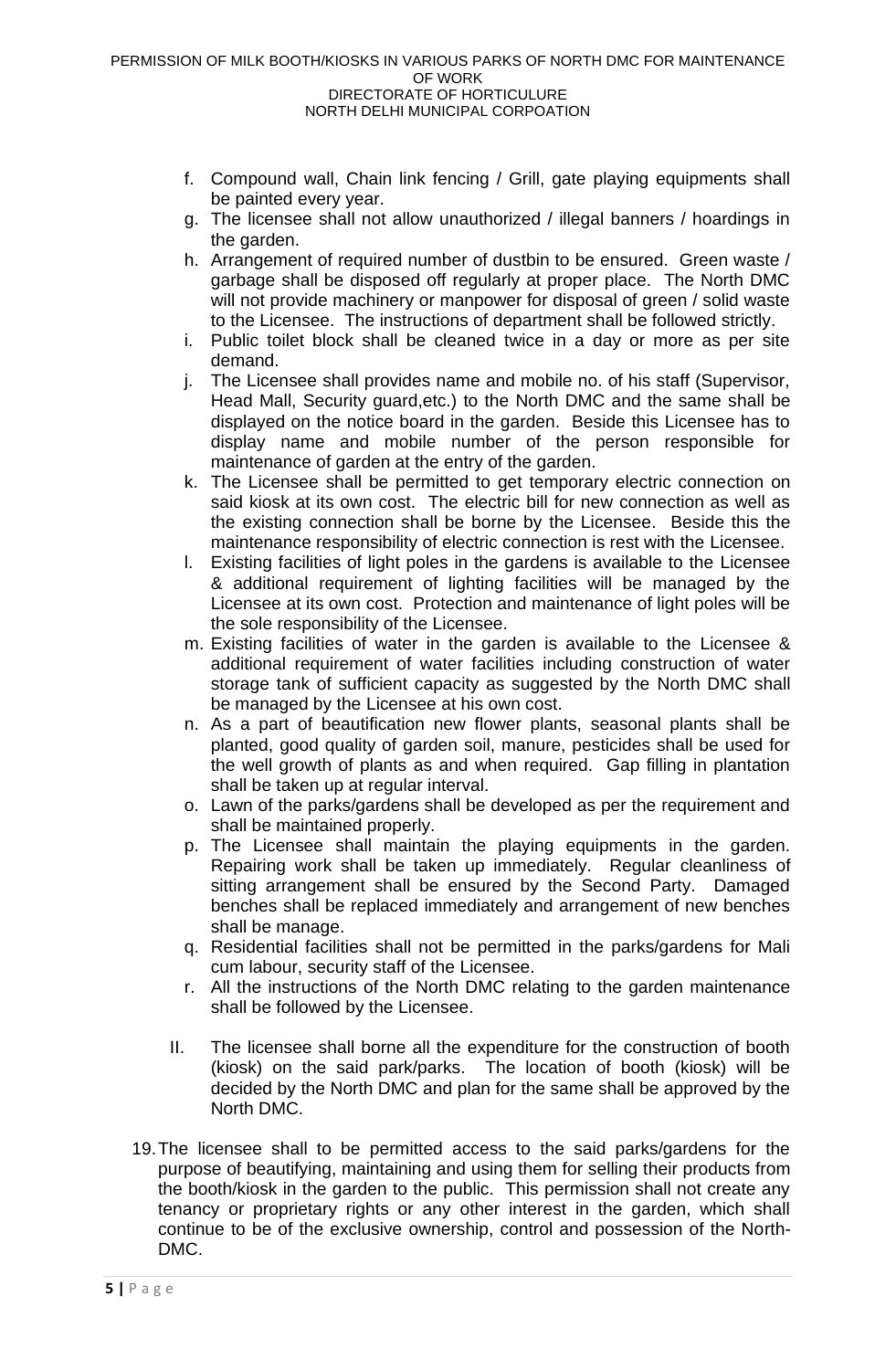- 20.The licensee shall not be permitted for selling of cigarette, bidi or other tobacco item or any other prohibited items from the booth/kiosk.
- 21.The licensee shall not be permitted for cooking in the booth/kiosk constructed on the said parks/gardens. Only packed form items can be sold from the booth/kiosk.
- 22.The licensee shall ensure that shrubs / trees only of acceptable varieties are to be planted. A proposal in the regards will be got approved from First North DMC. The inventory of existing tree plantation shall be jointly taken by the North DMC and agency, and it will continue to be the property of North DMC. All sale proceeds, if any, on account of timber, grass and other forest produce on the said parks/gardens taken for up-gradation of garden the Second Party shall be credited to the North DMC.
- 23.The licensee shall be allowed to display their own Name and logo on main entry gate board of Said parks/gardens indicating developed / maintained by …. The size and matter of the board may be approved by the North DMC and should be as per the Advertisement Policy of North-DMC accordingly.
- 24.North DMC shall handover newly developed gardens as per the terms of this agreement to the Licensee. Licensee shall take over charge of up-gradation / maintenance of these new gardens as per terms of this agreement, immediately after possession of the gardens given by the Licensee.
- 25.The Licensee shall ensure that the garden is open to the entire public during its visiting hours without any discrimination of cast, creed and religion. The visiting hours will be from 6.00 am to 10.00 pm. The Licensee shall follow the instructions of the North DMC in this regards.
- 26.The Licensee shall not be allowed to do any sort of construction within the garden without permission of the North DMC.
- 27.Any time North-DMC staff will have full access to the garden and the Licensee shall not be entitled to obstruct any N-DMC officials having access to any part of garden. The Licensee shall follow the instructions of North -DMC officials regarding garden work. If the garden staff deployed by the Licensee is not suitable, the Licensee shall change such staff immediately as instructed by the First Party.
- 28.If in case, Licensee is not able to construct its parlour in any of the gardens allotted to them due to any reason / local conditions, Same has to be informed to the department and relocation of site for parlour shall be decided with Garden Department of the North DMC and Representative of the Licensee. Same has to be briefed to the Competent Authority.
- 29.The Licensee shall ensure compliance with all requirements of law and order. Proper security measures shall be taken by the Licensee to avoid illegal activities in the garden. Licensee will take proper safety measures for the use of facility or any other service provided in the garden.

## **30.Breach of Contract:**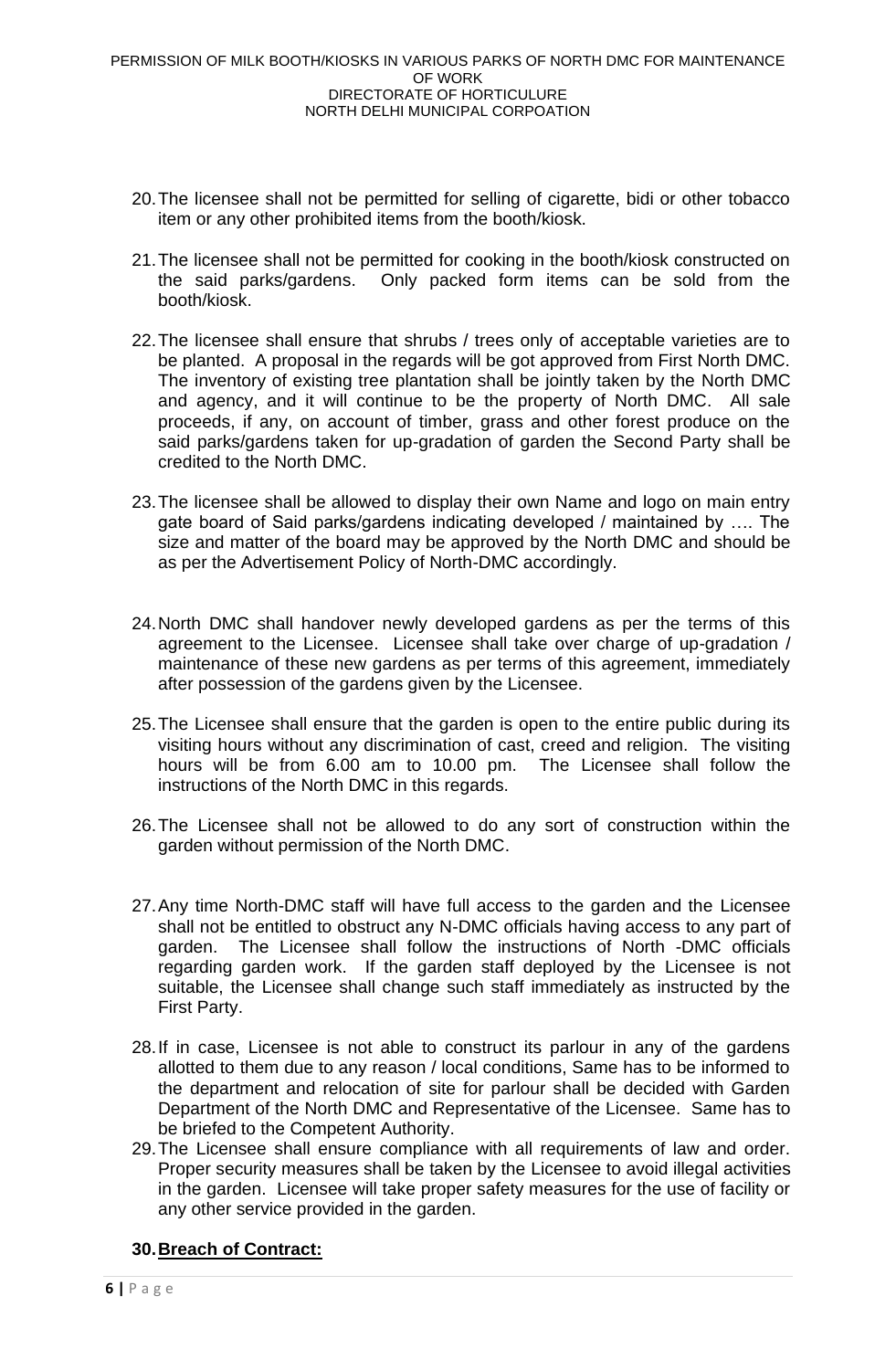- a. If, at any point of time the North DMC comes to the conclusion that there is a breach of this agreement by any means, it is expeditious in the public interest to revoke the agreement. North DMC will be entitled to do so without paying any compensation whatsoever to the Licensee after giving the notice of 30 days to cure such breach to the Licensee.
- b. All Disputes and differences arising out of or in any way touching or concerning this agreement shall be decided by the Commissioner, N-DMC or his nominee and his decision shall be final and binding on the Licensee.
- c. For any legal disputes pertaining to this agreement the jurisdictions will be Delhi territory only.
- d. If the licensee fails to perform the services within the time periods specified in the contract, the North DMC, a penalty of Rs. 5000/- per day basis shall be paid by the licensee.

31.Licensee shall not charge any fee from the visitors in any form.

## **32. CHECK LIST OF ANNEXURES WITH TECHNICAL BID**

| SI.<br>No. | <b>Particulars</b>                                                                                                                                                                                                     | YES/NO | Page No. |
|------------|------------------------------------------------------------------------------------------------------------------------------------------------------------------------------------------------------------------------|--------|----------|
|            |                                                                                                                                                                                                                        |        |          |
| 1.         | Have you filled in and signed the Contact Details Form?                                                                                                                                                                |        |          |
| 2.         | Have you read and understood various conditions of the Contract<br>and shall abide by them?                                                                                                                            |        |          |
|            | <b>TECHNICALBID</b>                                                                                                                                                                                                    |        |          |
| 3.         | Have you enclosed the EMD of Rs. 3,650/- in the Technical Bid ?                                                                                                                                                        |        |          |
| 4.         | Have you taken prints of all the points of Tender, in the prescribed<br>paper size and signed on all the pages of the tender documents?                                                                                |        |          |
| 5.         | Have you attached proof of having met the following minimum<br>eligibility criteria?                                                                                                                                   |        |          |
| 5.1        | Legal Valid Entity: Have you attached attested Certificate issued<br>by the Registrar of firms / Companies?                                                                                                            |        |          |
| 5.2        | Experience: Have you attached the attested experience certificates<br>issued by the Organizations / Government Depts?                                                                                                  |        |          |
| 5.3        | Have you enclosed copy of GST No.                                                                                                                                                                                      |        |          |
| 6          | Have you attached the proof of authorization to sign on behalf of<br>the bidder in the Technical Bid?                                                                                                                  |        |          |
| 7.         | Have you enclosed Affidavit stating that the company is / has not<br>been black listed by Central Government Departments / State<br>Government / Statutory Bodies / Autonomous Bodies/ PSUs/<br><b>Private Sectors</b> |        |          |
| 8.         | Have you deposited the Tender Cost of Rs.500/- (Rupees Five<br>Hundred only)?                                                                                                                                          |        |          |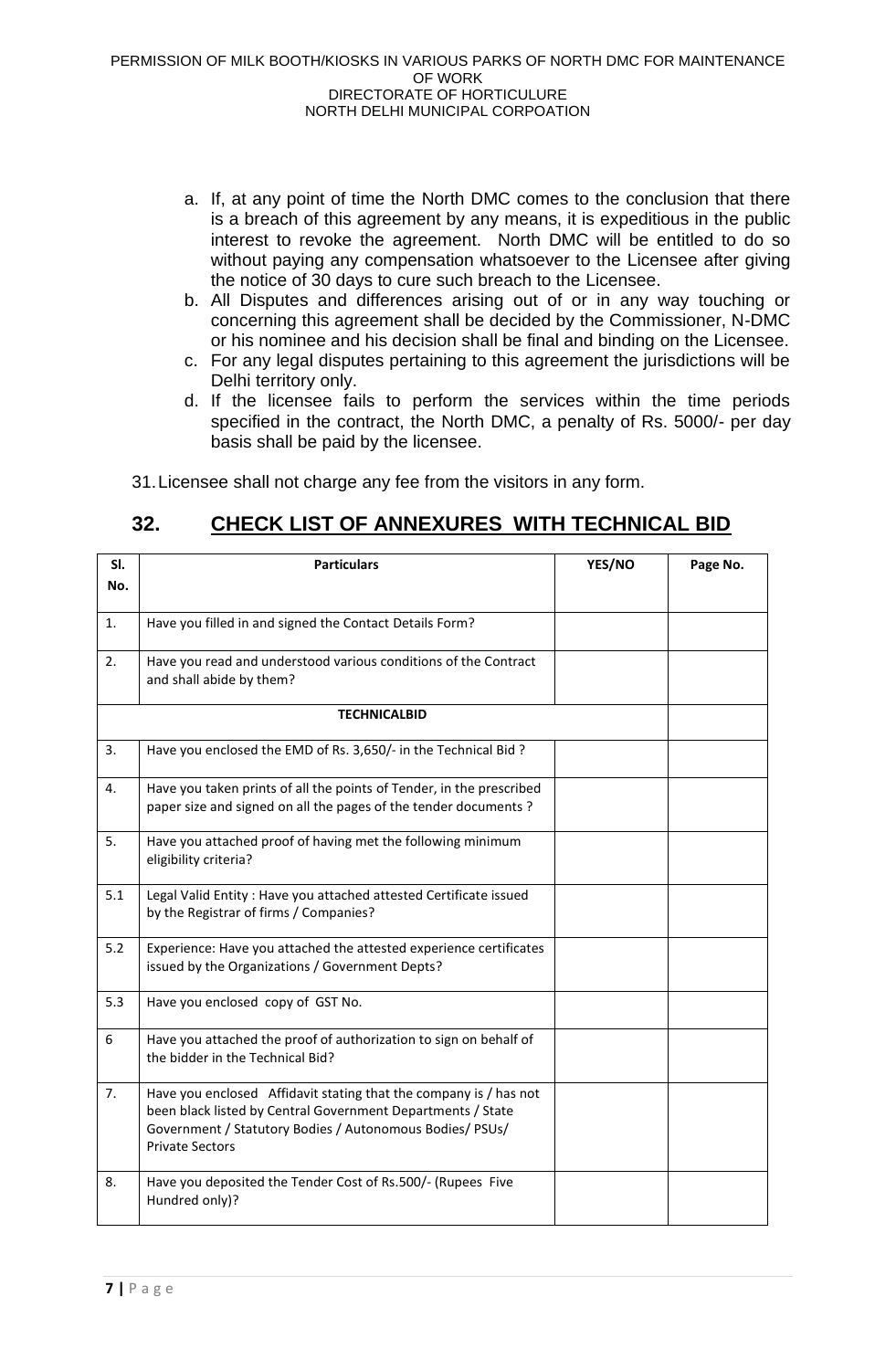The list of parks is as under:

|                |                     |      |     |                                                                                              |              | Area in (Sqm.) |
|----------------|---------------------|------|-----|----------------------------------------------------------------------------------------------|--------------|----------------|
| Line           |                     | Ward |     |                                                                                              |              |                |
| No.            | Zone<br><b>CSPZ</b> | No.  | No. | Name and Location of Park                                                                    | Area in Acre |                |
|                |                     |      | j.  | Indira Park, Shastri Nagar                                                                   | 0.526        | 2128.722       |
| 1              |                     | 79   | ii. | Shastri Statue Park, Shastri Nagar                                                           | 0.274        | 1108.878       |
|                |                     |      | Ϊİ  | Gandhi Statue Park                                                                           | 0.134        | 542.298        |
|                |                     |      | iv  | Park opposite road No.37, Ananad Nagar                                                       | 0.28         | 1133.16        |
|                | <b>CSPZ</b>         |      | j.  | Tringular Park near Azad Market Red Light                                                    | 0.03         | 121.41         |
| $\overline{2}$ |                     | 80   | ii. | Park under Rj Flyover Opp PS Bada Hindu Rao                                                  | 0.46         | 1861.62        |
|                |                     |      | iii | Nuruddin Park, Azad Market Chowk                                                             | 0.45         | 1821.15        |
|                |                     |      | iv  | Park under Rj Flyover, Pillar No.31-37                                                       | 0.49         | 1983.03        |
|                | <b>CSPZ</b>         |      | Ĺ   | Park I H. No. 91, Vivekanand Park, Vivekanand<br>Puri                                        | 0.79         | 3197.13        |
| 3              |                     | 81   | ii. | Park II H. No. 160, Guru Gobind Singh Park,<br>Vivekanand Puri                               | 0.79         | 3197.13        |
|                | <b>CSPZ</b>         |      | j.  | Park III H No. 217, Mahaveer Park, Vivekanand<br>Puri                                        | 0.74         |                |
| 4              |                     | 81   |     |                                                                                              |              | 2994.78        |
|                |                     |      | ïi  | Four Park H No. 239 to 252, Vivekanand Puri<br>Chander Shekhar Azad Park H No. 302, Bagh Kde | 0.76         | 3075.72        |
| 5              | <b>CSPZ</b>         | 81   | Ť   | Kha                                                                                          | 2.12         | 8579.64        |
|                |                     |      | j.  | C- 4 Maharishi Dayanand Vatika, Subhdara Colony                                              | 0.5          | 2023.5         |
|                |                     |      | ii. | Park Opp. B-121 to 160 Subhdara Colony                                                       | 0.2          | 809.4          |
| 6              | <b>CSPZ</b>         | 82   | iii | Park Opp. B-81 to 120 Subhdara Colony                                                        | 0.2          | 809.4          |
|                |                     |      | iv  | Park Opp. A-17 to 88 Subhadra Colony                                                         | 0.34         | 1375.98        |
|                |                     |      | v   | Park Opp. A-111 to 167 Subhadra Colony                                                       | 0.38         | 1537.86        |
|                |                     |      | i.  | Tringular Park, Opp. 16 Rajpur Road                                                          | 0.7          | 2832.9         |
| $\overline{7}$ | <b>CSPZ</b>         | 83   | ii. | Kabristan Wala Park, 14 Rajpur Road                                                          | 0.5          | 2023.5         |
|                |                     |      |     |                                                                                              |              |                |
|                |                     |      | Ϊİ  | Park 14 & 16, Rajpur Road                                                                    | 0.3          | 1214.1         |
| 8              | <b>CSPZ</b>         | 83   |     |                                                                                              |              |                |
|                |                     |      | Ť   | Big Park of Police Line, Court Road                                                          | 1.71         | 6920.37        |
|                |                     |      | j.  | Tringular Park, Mori Gate                                                                    | 0.98         | 3966.06        |
| 9              | <b>CSPZ</b>         | 84   | ii. | Park near Shankra Charya Association, Mori Gate                                              | 0.52         | 2104.44        |
|                |                     |      |     |                                                                                              |              |                |
|                |                     |      | j.  | Ladies Park, Kacha Bagh                                                                      | 0.98         | 3966.06        |
| 10             | <b>CSPZ</b>         | 84   | ij. | TC near Hardayal Singh Public Library                                                        | 0.15         | 607.05         |
|                |                     |      |     |                                                                                              |              |                |
|                |                     |      | iii | Kucha Natwa Park                                                                             | 0.35         | 1416.45        |
| 11             | <b>CSPZ</b>         | 84   |     |                                                                                              |              |                |
|                |                     |      | j.  | Katha Kunj Park, Hanuman Mandir                                                              | 2.01         | 8134.47        |
| 12             | <b>CSPZ</b>         | 84   | Ť   | Dy. Yudhveer Singh Park                                                                      | 2.25         | 9105.75        |
|                | <b>CSPZ</b>         |      | ii. | Swami Sardhanand Park, Town Hall                                                             | 0.48         | 1942.56        |
| 13             |                     | 84   | iii | Town Hall Complex Park                                                                       | 0.86         | 3480.42        |
|                |                     |      | Ť   | Green Belt Roof Top, Meena Bazar                                                             | 0.362        | 1465.014       |
| 14             | CSPZ                | 85   | ï   | Park No. 3 Jama Masjid                                                                       | 1.5          | 6070.5         |
| 15             | <b>CSPZ</b>         | 85   | i.  | Dangal Park, Jama Masjid                                                                     | 1.68         | 6798.96        |
|                |                     |      | Ť   | Desh Bandu Gupta Park                                                                        | 1.008        | 4079.376       |
| 16             | <b>CSPZ</b>         | 86   | ii. | Kamla Nehru Park                                                                             | 0.37         | 1497.39        |
|                |                     |      |     |                                                                                              |              |                |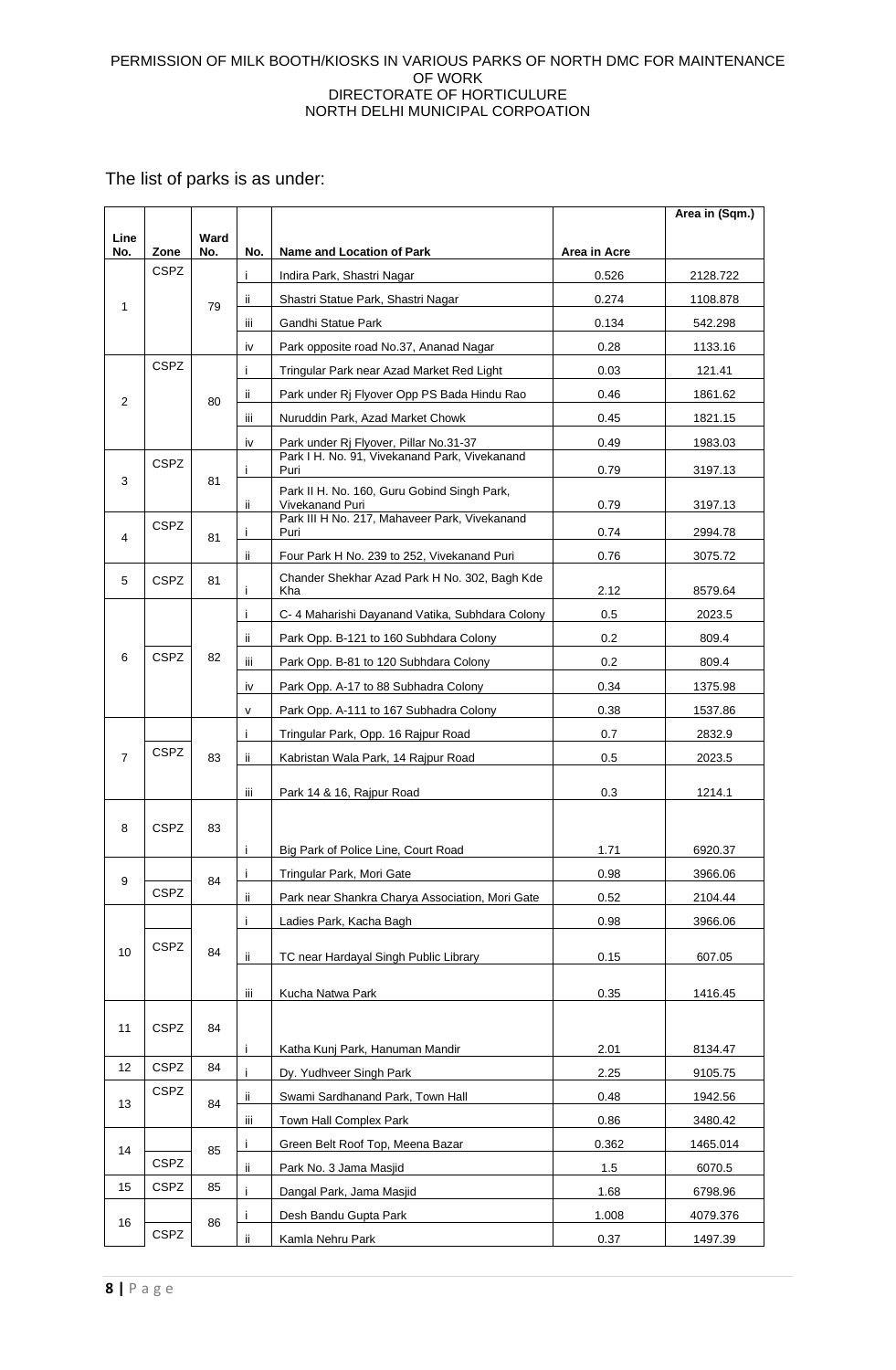|    | <b>CSPZ</b> |    | Ť    | Park near 24 A Mata Sundari Colony                                 | 0.039 | 157.833  |
|----|-------------|----|------|--------------------------------------------------------------------|-------|----------|
| 17 |             | 88 | ii.  | Park near 13 A Mata Sundari Colony                                 | 0.19  | 768.93   |
|    |             |    | Ш    | Park near 60 A Mata Sundari Colony                                 | 0.28  | 1133.16  |
|    |             |    | iv   | Park near 5A Mata Sundari Colony                                   | 0.99  | 4006.53  |
| 18 | <b>CSPZ</b> |    | i.   | Nehru Hill Park                                                    | 1.5   | 6070.5   |
| 19 | CSPZ        | 88 | i.   | Shivaji Park                                                       | 1.03  | 4168.41  |
|    |             |    | ii.  | Shastri Park                                                       | 0.39  | 1578.33  |
|    | <b>CLZ</b>  |    | i.   | Mahilla Park Timarpur, near community center                       | 0.87  | 3520.89  |
| 20 |             | 12 | ii.  |                                                                    | 0.66  |          |
|    |             |    |      | Park Opp.H.No-915 near Gurur Dwara                                 |       | 2671.02  |
| 21 | CLZ         | 14 | i    | Park Opp. 2605, DDA market wala park Hudson                        |       |          |
|    |             |    |      | lane                                                               | 1.12  | 4532.64  |
|    |             |    | i.   | Vrindawan Vatika Belt, Outram Line                                 | 0.5   | 2023.5   |
| 22 | <b>CLZ</b>  | 14 | ii.  | Gulab Vatika .Outram Line                                          | 0.6   | 2428.2   |
|    |             |    | iii. | Park Opp Hn 1551 Tulsi vatika, Outram line                         | 0.2   | 809.4    |
|    |             |    | i.   | Park Opposite Mata Wala Park H  189, Dhaka<br>Village. Outram Line | 0.57  | 2306.79  |
| 23 | <b>CLZ</b>  | 14 | ij.  | Park Opposite H.B-152, Chopal Dhaka Villlage.                      | 0.27  |          |
|    |             |    |      | Outram Line<br>Park adjacent Shiv Mandir, Parmanand Chowk          |       | 1092.69  |
|    |             |    | iii. | Outram Line                                                        | 0.15  | 607.05   |
| 24 | <b>CLZ</b>  | 14 | i.   | Park Opp 628, West Permanand Colony                                | 0.41  | 1659.27  |
|    |             |    | ii.  | Park Opp. 506. West Permanad Colony                                | 0.63  | 2549.61  |
| 25 |             | 14 | i.   | Park Opp.1432 Outram Line                                          | 2.07  | 8377.29  |
| 26 |             | 14 | i.   | Guldasta Park Outram Line                                          | 0.9   | 3642.3   |
|    | CLZ         |    | ii.  | Park opp hn 1815 Phulwari park Outram line                         | 0.6   | 2428.2   |
| 27 | CLZ         | 14 | i.   | Park Opp. 2072 Azad Mahilla Park, Outram Line                      | 1.3   | 5261.1   |
| 28 |             | 15 | i.   | Park Opp.H.No-222 Indira Vihar                                     | 0.8   | 3237.6   |
|    | CLZ.        |    | ii.  | Park Opp.H.No-391 Indira Vihar                                     | 0.63  | 2549.61  |
| 29 | <b>CLZ</b>  | 15 | i.   | Green Belt Opp.H.No-22 Indira Vihar                                | 1.86  | 7527.42  |
| 30 | <b>CLZ</b>  | 15 | i    | Park Opp.H.No-1160 Bhagat Singh Park East<br>Mukharji Nagar        | 1.3   | 5261.1   |
|    |             |    | ii.  | Park in Batra Market                                               | 0.113 | 457.311  |
| 31 | CLZ         | 15 | i.   | Park Opp.H.No-423 Mukharji Nagar                                   | 0.58  | 2347.26  |
|    |             |    | ii.  | Park Opp.H.No-955 Mukharji Nagar                                   | 0.8   | 3237.6   |
| 32 | CLZ         | 16 | Ĺ    | Park H2 Block, ramlila Park, jahangirpuri                          | 2.51  | 10157.97 |
|    | CLZ         |    | i.   | Park 1, MCD Sweepar Colony                                         | 0.75  | 3035.25  |
| 33 |             | 17 | ii.  | Park 2, MCD Sweepar Colony                                         | 0.65  | 2630.55  |
| 34 |             | 18 | i.   | Tikona Park, Kewal Park                                            | 0.74  | 2994.78  |
|    | CLZ         |    | ii.  | Moolchand Park, Kewal Park                                         | 0.8   | 3237.6   |
| 35 | <b>CLZ</b>  |    | i.   | Park Opp H.No M-4/31 A, Model Town III                             | 0.65  | 2630.55  |
|    |             | 18 | ii.  | Park Opp.HPB-1, Arya Samaj Wala, Model Town-                       | 0.55  | 2225.85  |
| 36 | <b>CLZ</b>  | 18 | i.   | Surat Singh Vatika                                                 | 2.12  | 8579.64  |
| 37 | CLZ         | 18 | i.   | Park near Sulabh sochalaye, Gandhi Vihar                           | 1.46  | 5908.62  |
| 38 | KBZ         | 93 |      | E-block Jhandewalan Park                                           | 1.55  | 6272.85  |
| 39 | <b>KBZ</b>  | 97 | j.   | 589/1-A, Veer Sawarkar park Baljeet Nagar                          | 0.75  | 3035.25  |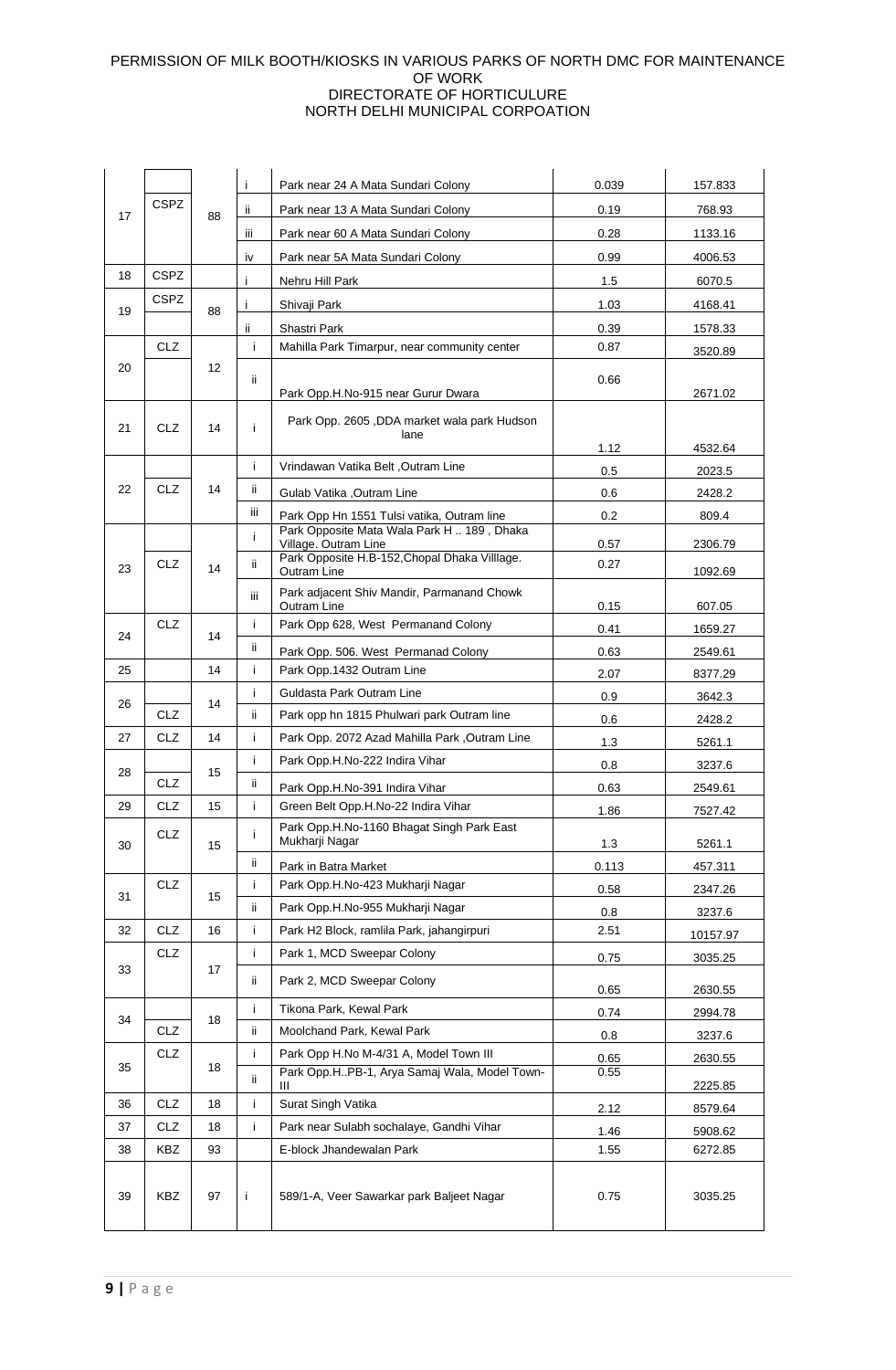|    |            |     |      | 89, Ramswaroop Vidyardhi Park-I, Baljeet Nagar                      |                         |          |
|----|------------|-----|------|---------------------------------------------------------------------|-------------------------|----------|
|    |            |     | ii.  |                                                                     | 0.36                    | 1456.92  |
|    |            |     | iii. | 89, Ramswaroop Vidyardhi Park-II, Baljeet Nagar                     | 0.23                    | 930.81   |
| 40 | <b>KBZ</b> | 98  | Ť    | Park Pandit Deen Dayal Upadhays Prem Nagar<br>(Ram lila)            | 1.8                     | 7284.6   |
|    |            |     | ii.  | Park opp. WHS 1/66 Ramllila park, Kirti Nagar<br>(kirshna Park)     | 0.6                     | 2428.2   |
| 41 | <b>KBZ</b> | 101 | Ш    | Park opp. WHS/A-1 Lakkar Mandi Kirti Nagar<br>(1/47)                | 0.27                    | 1092.69  |
|    |            |     | iv   | Park opp. WHS A-144 Lakkar Mandi Kirti<br>Nagar(Vishwakrma Park)    | 0.41                    | 1659.27  |
|    |            |     | V    | Park opp. WHS A-128 Lakkar Mandi Kirti<br>Nagar(Patel Park)         | 0.22                    | 890.34   |
|    |            |     | vi   | Park opp. WHS/B-84 Chunna Bhatti, Kirti Nagar                       | 0.47                    | 1902.09  |
| 42 | KBZ        | 101 | j.   | Park opp.DDA office, WHS Timber mkt. Kirti Nagar                    | 1.42                    | 5746.74  |
|    |            |     | j.   | Park opp. DDA Flat Sat Nagar Tikona Park                            | 0.76                    | 3075.72  |
|    | <b>KBZ</b> |     | ii.  | 5/15 Block Park, W.E.A. Karol Bagh                                  | 0.2                     | 809.4    |
| 43 |            | 102 | iii  | 5/13 Block Park, W.E.A. Karol Bagh                                  | 0.2                     | 809.4    |
|    |            |     | iv   | 6A Block Park Ist, W.E.A. Karol Bagh                                | 0.18                    | 728.46   |
|    |            |     | v    | 6 Block Park IInd, W.E.A. Karol Bagh                                | 0.147                   | 594.909  |
| 44 | <b>KBZ</b> | 104 | Ť    | Mini Statdium Park, Naraina Vihar                                   | 1.045                   | 4229.115 |
|    |            |     | ii.  | C Block Hill Wala Park, Naraina Vihar                               | 1.116                   | 4516.452 |
| 45 | KBZ        | 104 | Ť    | Dr. Keshav Rao Balram Hedgewar Park, Naraina<br>Indl. Area (A-90)   | 1.234                   | 4993.998 |
|    |            |     | ii.  | Park A-5 Naraina Vihar Ind. Area                                    | 0.677                   | 2739.819 |
| 46 | <b>KPZ</b> | 61  |      | Park Near BU-179 Pitam Pura                                         | 3.350                   | 13557.5  |
| 47 | <b>KPZ</b> | 62  |      | Shiv Park BE Blk. Shalimar Bagh                                     | 1.339                   | 5418.9   |
|    |            |     | ii.  | Near H. No. 48 BE Blk. Shalimar Bagh                                | 0.360                   | 1456.9   |
| 48 | <b>KPZ</b> | 63  |      | Park Between AD Blk.& AE Blk. Shalimar Bagh                         | 1.923                   | 7782.4   |
| 49 | KPZ        | 63  |      | Park Between BP Blk.& BQ Blk. Shalimar Bagh                         | 2.278                   | 9219.1   |
| 50 | KPZ.       | 63  |      | Children park BM West Blk. Shalimar Bagh                            | 3.198                   | 12942.3  |
|    |            | 63  |      | Park Between AN Blk.& AM Blk. Shalimar Bagh                         | 2.970                   | 12019.6  |
| 51 | KPZ        | 63  |      | Park Between AG Blk.& AK Blk. Shalimar Bagh                         | 2.812                   | 11380.2  |
| 52 | <b>KPZ</b> | 64  |      | Vaishali Vatika Pitam Pura                                          | 1.83                    | 7406.0   |
| 53 | KPZ        | 64  |      | MD Blk. Park (Near Metro) P. Pura                                   | 2.08                    | 8417.8   |
| 54 | KPZ        | 64  |      | Central Park in CP Blk. Near MCD School<br>PitamPura                | 2.27                    | 9186.7   |
| 55 | <b>KPZ</b> | 64  |      | Park Near UP-119 Pitam Pura                                         | 2.02                    | 8174.9   |
| 56 | KPZ        | 64  |      | Park in JP, HP Block Pitampura (Mahila Park)                        | 2.34                    | 9470.0   |
| 57 | <b>KPZ</b> | 64  |      | BD, FD Blk. Park Pitam Pura                                         | 6.650                   | 26912.6  |
| 58 | <b>KPZ</b> | 65  |      | Park near Parmanand Hospital, Pitampura                             | $\overline{\mathbf{c}}$ | 8094.0   |
| 59 | <b>KPZ</b> |     |      | A-1, KL Sharma Park Paschim Vihar                                   |                         |          |
|    | KPZ.       | 65  |      | B-1/156 Paschim Vihar near Mkt                                      | 7.99                    | 32335.5  |
| 60 |            | 67  | i    |                                                                     | 0.31                    | 1254.6   |
| 61 | <b>KPZ</b> | 67  | ij.  | B-1/188 Paschim Vihar                                               | 2.12<br>3.470           | 8579.6   |
|    |            |     |      | A-6 NHP Paschim Vihar<br>Park Near Shop. No. 218A Rama Market Pitam |                         | 14043.1  |
| 62 | <b>KPZ</b> | 68  |      | Pura                                                                | 1.5                     | 6070.5   |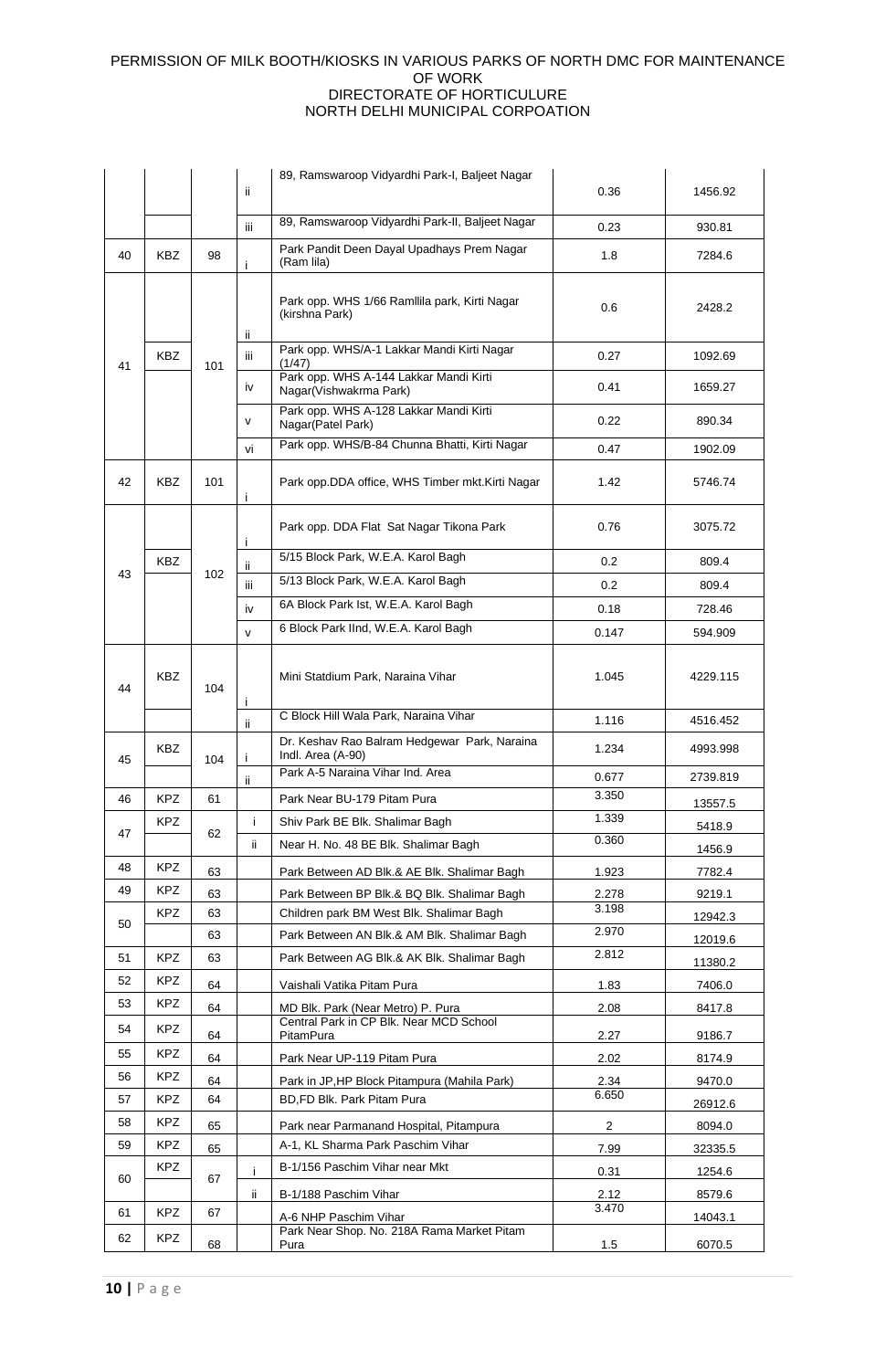| 63 | <b>KPZ</b> | 69 |                   | Ambedkar Park or NHP Shakur Pur J.J. Colony                       | 0.61           | 2468.7           |
|----|------------|----|-------------------|-------------------------------------------------------------------|----------------|------------------|
| 64 | <b>KPZ</b> | 70 |                   | Mamchand park, Rampura                                            | 2.43           | 9834.2           |
| 65 | <b>KPZ</b> | 72 |                   | Park in B-22/2 Indstrl Area Ashok vihar Ph-I                      | 2.2            | 8903.4           |
| 66 | <b>KPZ</b> | 72 |                   | Park in D-90 CD Park Ashok vihar Ph-I                             | 2.89           | 11695.8          |
| 67 | <b>KPZ</b> | 72 |                   | Park in H-72 Ashok vihar Ph-I                                     | 2.98           | 12060.1          |
| 68 | <b>KPZ</b> | 73 |                   | E Block, Radhey Lal Park, Satyawati Colony,<br>Ashok Vihar Ph-III | 2.08           | 8417.8           |
| 69 | <b>KPZ</b> | 74 |                   | Park inCentral Park J-II Block Wazirpur J.J. Colony               | 2.292          | 9275.7           |
| 70 | KPZ        | 74 |                   | Ambedkar Park near MCD Office                                     | 1.14           | 4613.6           |
| 71 | <b>KPZ</b> | 74 |                   | Mahila Park K Block near Teacher Park                             | 1.148          | 4646.0           |
| 72 | <b>KPZ</b> | 75 |                   | Ramleela Park C-4 Blk, Keshav Puram                               | 1.77           | 7163.2           |
| 73 | <b>KPZ</b> | 75 |                   | Gurudwara Wala Park, A-1 Blk, Keshav Puram                        | 2.1            | 8498.7           |
|    |            |    | i.                | B-Block 273 Sangam Park                                           | 0.663          | 2683.2           |
|    | <b>KPZ</b> |    | ii.               | B-Block In front of Police Chowki Store Wala Park,                | 0.487          | 1970.9           |
| 74 |            | 76 | iii               | B-Block, Laxmi Narayan mandir Park                                | 0.262          |                  |
|    |            |    |                   |                                                                   | 0.207          | 1060.3           |
|    |            |    | iv                | B-33-38, Sangam Park                                              |                | 837.7            |
|    |            |    | i.                | A-Block Sangam Park 481-490                                       | 1.132          | 4581.2           |
|    |            |    | ii.               | A-Block 33-40 Sangam Park                                         | 0.098          |                  |
|    |            |    | iii               | A-Block 161-164, Sangam Park                                      | 0.097          | 396.6            |
| 75 | <b>KPZ</b> | 76 | iv                | A-Block 480-485                                                   | 0.147          | 392.6            |
|    |            |    |                   |                                                                   | 0.07           | 594.9            |
|    |            |    | v                 | A-Block 49-64, Sangam Park                                        | 0.081          | 283.3            |
|    |            |    | vi                | A-Block 225-230, Sangam Park                                      | 0.1            | 327.8            |
|    |            |    | vii               | A-Block 351-354, Sangam Park                                      |                | 404.7            |
| 76 | <b>KPZ</b> | 77 | i.                | Park Opp. Mahender Enclave                                        | 1.71           | 6920.4           |
|    |            | 77 | Ť                 | Meera Bai Prk, Old Gupta Colony Park                              | 2.16<br>0.018  | 8741.5           |
|    |            |    | j.                | Park Opp. H.No. F-46, DTC Colony                                  |                | 72.8             |
| 77 |            | 77 | ii.               | Park Opp. H.No. F-69, DTC Colony                                  | 0.399          | 1614.8           |
|    | <b>KPZ</b> |    | iii               | Park Opp. H.No. 137, DTC Colony                                   | 0.058          | 234.7            |
|    |            |    | iv                | KGTR-Block, Green Belt                                            | 0.493          | 1995.2           |
|    |            | 77 | i.                | Priyadarshni Park, Gujarawala Town                                | 3.42           | 13840.7          |
| 78 | KPZ.       | 78 | i.                | DDA Park Tanken wali Bagichi                                      | 1.75           | 7082.3           |
|    |            | 78 | i.                | 33 Block DDA Park Opp. H.No. 19                                   | 1.53           | 6191.9           |
|    | RZ         |    | T                 | Park in Pkt. C2 NHP Sec-16 Rohini                                 | 1.104          | 4467.9           |
| 79 |            | 24 | $\mathbf{H}$      | Park in Pkt. C2 Sec-16 Rohini                                     | 0.360          | 1456.9           |
|    | <b>RZ</b>  |    | T                 | Park in Pkt A-7 NHP Sec-17 Rohini                                 | 1.189          | 4811.9           |
| 80 |            | 24 | Ш                 | Pkt Park in Pkt A-7 Sec-17 Rohini                                 | 0.200          | 809.4            |
|    |            |    | Ш                 | Pkt Park in Pkt A-7 Sec-17 Rohini                                 | 0.320          | 1295.0           |
|    | RZ         |    | T                 | Park in Pkt. G-2 NHP Sec-16 Rohini                                | 1.230          | 4977.8           |
| 81 |            | 24 | $\mathbf{H}$      | Park in Pkt. G-2 Sec-16 Rohini                                    | 0.400          | 1618.8           |
| 82 | <b>RZ</b>  | 24 | T                 | Park Opp. B2 & B6 Sec-17 Rohini                                   | 1.720          | 6960.8           |
| 83 | RZ         | 24 | L                 | Park between A-5&A-4 Sec-17, Rohini                               | 1.730          | 7001.3           |
| 84 | <b>RZ</b>  | 24 | T                 | Park in Pkt. G6 NHP Sec-16 Rohini                                 | 1.780          |                  |
| 85 | RZ         | 24 | T                 | Park in Pkt. F-2 NHP Sec-16 Rohini                                | 1.844          | 7203.7           |
| 86 |            |    |                   |                                                                   |                | 7462.7           |
|    |            |    |                   |                                                                   |                |                  |
|    | <b>RZ</b>  | 25 | T                 | G-5 Sec-11 Rohini<br>Park and Play Area B&C Sec-1 Avantika Rohini | 1.729<br>3.000 | 6997.3           |
| 87 | RZ         | 26 | T                 |                                                                   | 0.77           | 12141.0          |
| 88 | RZ         | 45 | $\mathbf{I}$<br>Ш | Park opp P-4/177 Sultanpuri<br>Park opp P-4/250 Sultanpuri        | 0.79           | 3116.2<br>3197.1 |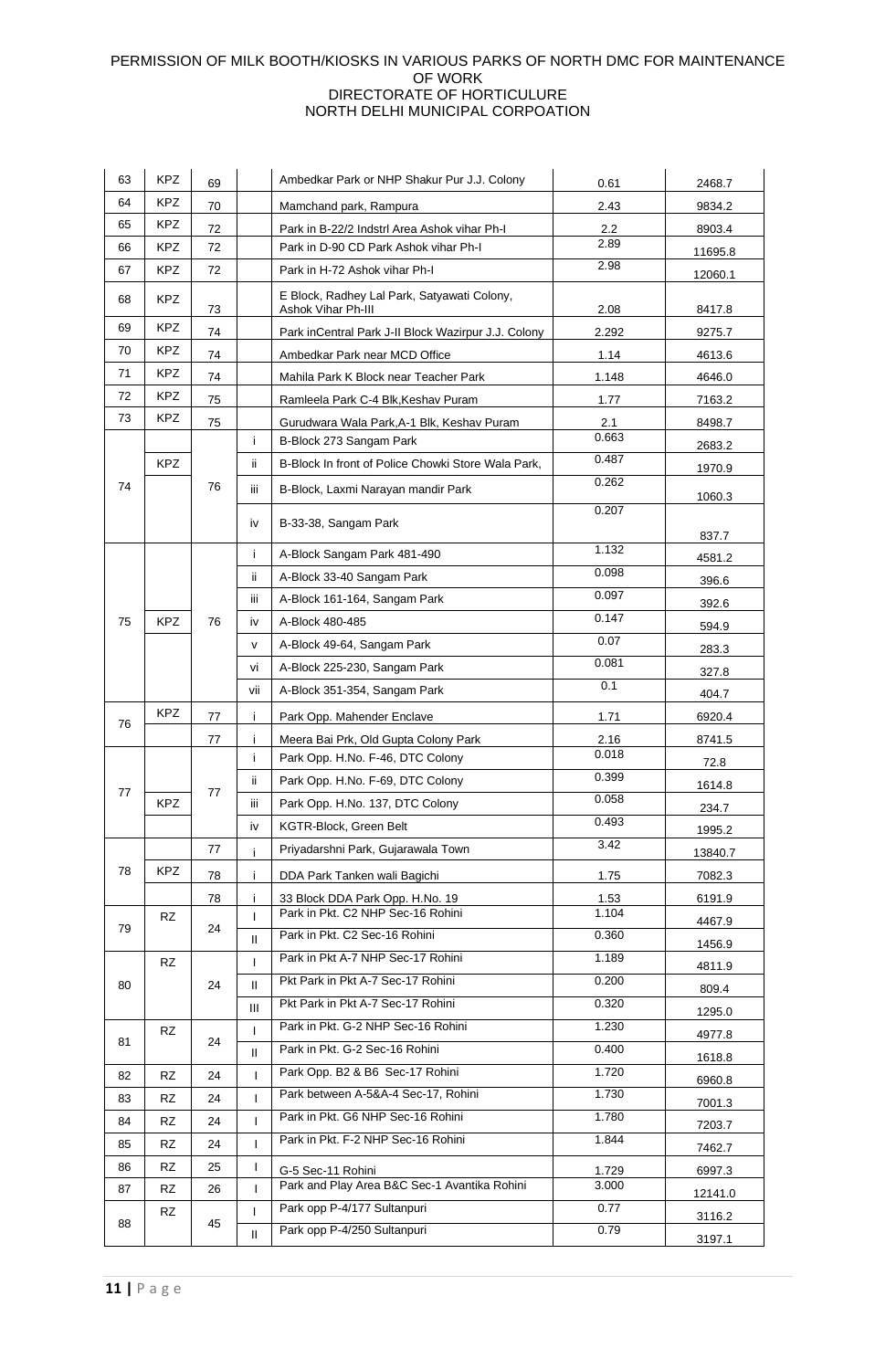|     |           |    |               | Park opp J-1464 Mangolpuri                                                | 0.590          |          |
|-----|-----------|----|---------------|---------------------------------------------------------------------------|----------------|----------|
|     | <b>RZ</b> |    | ı             |                                                                           |                | 2387.7   |
| 89  |           | 46 | Ш             | Park opp J-1284 Mangolpuri                                                | 0.590          |          |
|     |           |    | Ш             | Park opp J-512 Mangolpuri                                                 | 0.640          | 2387.7   |
|     | RZ.       |    | ı             | Park in Y-Block on Kanjhawala Road, Mangolpuri                            | 3.100          | 2590.1   |
| 90  |           | 46 | Ш             | Park opp Y-1222 Mangolpuri                                                | 0.990          | 12545.7  |
|     |           |    | L             | Park opp H-2/156 Sultanpuri                                               | 0.500          | 4006.5   |
| 91  | <b>RZ</b> | 48 | Ш             | Park opp H-2/78 Sultanpuri                                                | 0.500          | 2023.5   |
|     |           |    | Ш             | Park opp H-2/249 Sultanpuri                                               | 0.500          | 2023.5   |
| 92  | <b>RZ</b> | 53 | ı             | Madhav Park Sec-4 Rohini near Vijay Vihar                                 | 1.430          | 2023.5   |
| 93  | <b>RZ</b> | 53 | L             | Park in Opp. H.No.290 Pkt D/17 Sec-3 Rohini                               | 2.131          | 5787.2   |
| 94  | RZ        | 53 | ı             | Park in Opp. H.No.22 E/19 Sec-3 Rohini                                    | 2.599          | 8624.2   |
| 95  | <b>RZ</b> | 54 | T             |                                                                           |                | 10518.2  |
| 96  | <b>RZ</b> | 54 | I             | Mangol Pur Kalan Park Near Vilage Road                                    | 1.290          | 5220.6   |
|     | RZ        |    | ı             | Tiranga Park Mangol Pur Kalan<br>Park opp Mpl School R Block Mangolpuri   | 3.030<br>0.680 | 12262.4  |
| 97  |           | 55 | $\mathbf{H}$  | Park opp. H No R-373 Mangolpuri                                           | 0.690          | 2752.0   |
|     |           |    |               |                                                                           |                | 2792.4   |
| 98  | <b>RZ</b> | 58 | T             | Park Near Seeta Apptt and Balaji Mandir Sec-14<br>Rohini                  | 2.110          | 8539.2   |
| 99  | <b>RZ</b> | 58 | I             | Park Near GS Apptt Sec-13 Rohini                                          | 2.930          | 11857.7  |
| 100 | <b>RZ</b> | 59 | T             | Park in F Block H NO 48 Prashant Vihar                                    | 3.180          | 12869.5  |
| 101 | RZ        | 59 | I             | Park in Pkt E-16 near H. NO. 60 Sec-8 Rohini                              | 1.650          | 6677.6   |
| 102 | <b>RZ</b> | 59 | T             | Park in Pkt D-12 H. NO. 20 Sec-8 Rohini                                   | 1.700          | 6879.9   |
| 103 | <b>RZ</b> | 59 | T             | Park B/w G-21&22 Sec-7 Rohini                                             | 2.090          | 8458.2   |
| 104 | RZ.       | 59 | T             | Park in D-11 Play Ground Sec-7 Rohini                                     | 2.490          | 10077.0  |
| 105 | RZ        | 45 | ı             | Park opp P-4/250 Sultanpuri                                               | 0.79           | 3197.1   |
|     |           |    | Ш             | Park opp P-4/177 Sultanpuri                                               | 0.79           | 3197.1   |
| 106 | <b>RZ</b> | 45 | L             | Park opp P-4/6 Sultanpuri                                                 | 0.83           | 3359.0   |
|     |           |    | $\mathbf{II}$ | Park opp P-2/712Sultanpuri Shastri Park                                   | 1.17           | 4735.0   |
| 107 | <b>RZ</b> | 46 |               | Park opp Y-2121 Mangolpuri                                                | 1.240          | 5018.3   |
| 108 | RZ        | 55 | I             | Kunwar Singh Park near T Block Green Belt<br>Mangolpuri Industrial Area   | 1.430          | 5787.2   |
| 109 | <b>RZ</b> | 48 | ı             | Park opp E-1/243 Sultanpuri                                               | 1.570          | 6353.8   |
| 110 | <b>RZ</b> | 55 | T             | Park opp. H No P-1/95 Mangolpuri                                          | 1.710          | 6920.4   |
| 111 | <b>RZ</b> | 55 | T             | CRPF Park at Mangolpuri Industrial Area                                   | 2.100          | 8498.7   |
| 112 | RZ        | 45 | ı             | Park opp C-9/372 Sultanpuri                                               | 2.97           | 12019.6  |
| 113 | RZ        | 50 | L             | Park opp. H No A-44 Miyawala Nagar                                        | 3.440          | 13921.7  |
| 114 | <b>RZ</b> | 57 | T             | Banarsi Dass Park at H-3 Block, Sector-18, Rohini                         | 1.550          | 6272.9   |
| 115 | RZ        | 57 | ı             | NHP at B Block, Sector-15, Rohini                                         | 2.626          | 10627.4  |
| 116 | NZ        | 33 | I             | Park in A- Block along with S.T.P., J.J. Colony,<br>Phase-I, Savda Ghevra | 0.521          | 2108.487 |
| 117 | NZ        | 33 | ı             | Park opp. H.No.178, Pkt.5, Sec.22, Rohini                                 | 0.567          | 2294.649 |
| 118 | NZ        | 32 | I.            | Central Park near H.No.46, Pkt 23 Sec-24 Rohini                           | 0.6            | 2428.2   |
|     |           | 37 |               | C-Block Park Dispensary J.J.Colony Camp No.2                              |                |          |
| 119 | NZ        |    | T             | Nangloi,                                                                  | 0.61           | 2468.67  |
| 120 | NZ        | 32 | ı             | Central Park near H.No.82 Pkt 27 Sec-24 Rohini                            | 0.686          | 2776.242 |
| 121 | NZ        | 34 | I             | Park opp. Pkt.9, Near Central School Sec.22,<br>Rohini                    | 0.686          | 2776.242 |
| 122 | NZ        | 3  | ı             | Park back side in pkt.11 Sec. A-6 Narela                                  | 0.69           | 2792.43  |
| 123 | NZ        | 32 | T             | Park Near A-446 Park Shahbad dariy                                        | 0.72           | 2913.84  |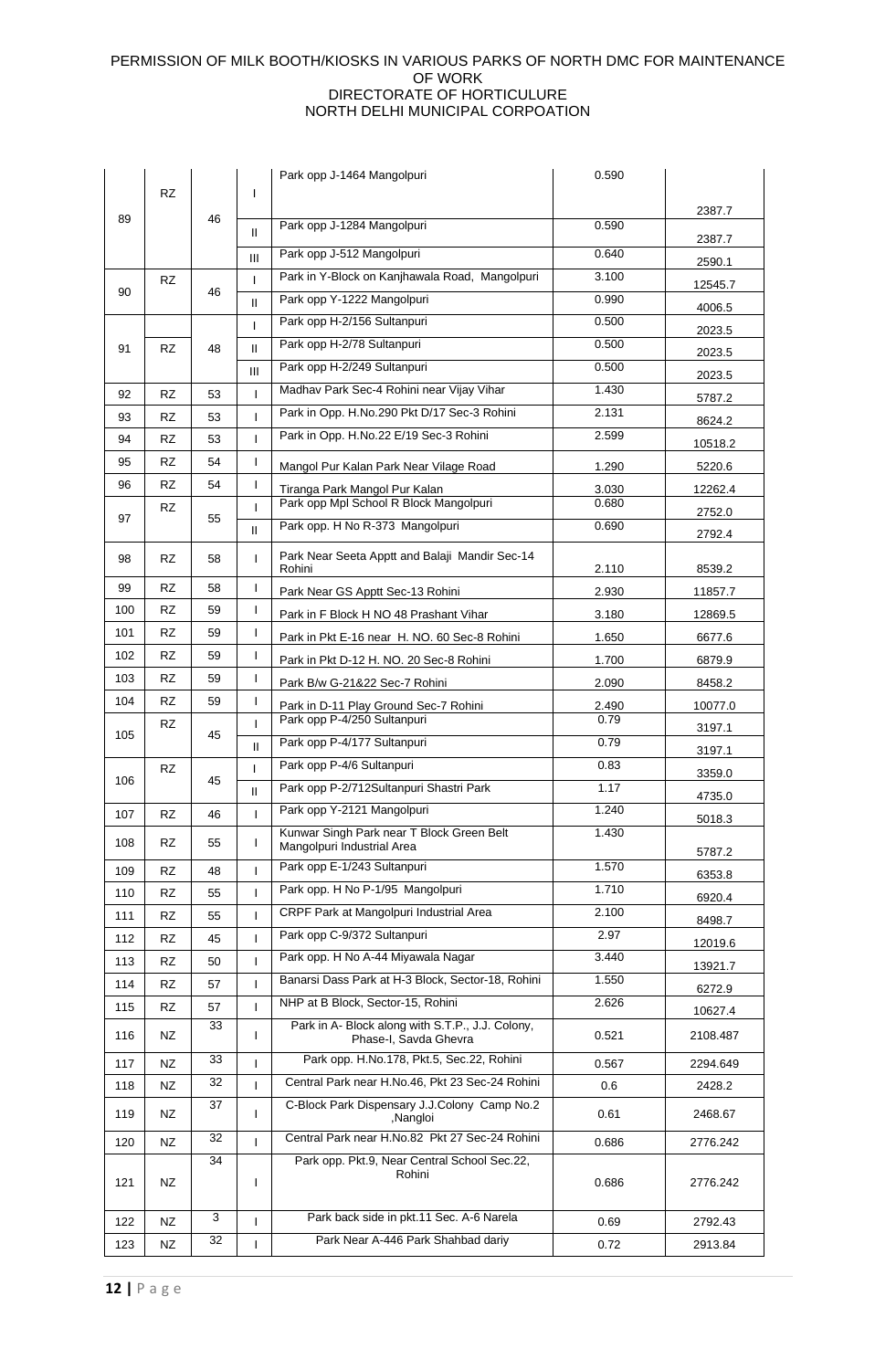|     |     | 31           | Park in 1800 LIG Housing Society Sec-29 Rohini |       |          |
|-----|-----|--------------|------------------------------------------------|-------|----------|
| 124 | NZ  |              |                                                | 0.756 | 3059.532 |
| 125 | NZ  | $\mathbf{1}$ | Park R/S Scheme tikona park Sec.A-9 Narela     | 0.79  | 3197.13  |
| 126 | NZ  | 36           | Park in Rani Khera Village                     | 0.79  | 3197.13  |
| 127 | NZ  | 37           | Extn. Park Near Police Quarter Nangloi         | 0.8   | 3237.6   |
| 128 | NZ  | 34           | Park opp. H.No.110, Pkt.6, Sec.22, Rohini      | 0.918 | 3715.146 |
| 129 | NZ  | 2            | Park in Harijan Basti Singhu village Narela    | 0.99  | 4006.53  |
| 130 | NZ. | 36           | Park in Ghevra Village                         | 1.03  | 4168.41  |
| 131 | NZ  | 3            | Park in Tigipur village Narela                 | 1.26  | 5099.22  |
| 132 | NZ  | 39           | Park in Tikri Kalan Village                    | 1.29  | 5220.63  |
| 133 | NZ. | 34           | NHP park Pkt.15 & Pkt.16, Sec.22, Rohini       | 1.364 | 5520.108 |
| 134 | NZ  | 34           | NHP near Pkt-7, sec-21, Rohini                 | 1.849 | 7482.903 |
| 135 | NZ  | 3            | Park Swaran Jayanti Vihar Tikri Khurd Narela   | 2.04  | 8255.88  |
| 136 | NZ. | 32           | NHP No 2 between Pkt 22 & 23 Sec-24 Rohini     | 2.27  | 9186.69  |
| 137 | NZ. | 34           | Park Opp D-4 JJ Colony Sec-20 Rohini           | 2.7   | 10926.9  |

## **NIT No. DDH/(HQ)/NIT/2021/01 Dated: 26.07.2021 due on 31.08.2021**

|                |      |                                                                |                   | <b>Earnest</b><br>Money | Tender<br>Cost | Time of<br><b>Completion</b> |
|----------------|------|----------------------------------------------------------------|-------------------|-------------------------|----------------|------------------------------|
| Line<br>No.    | No.  | Name and Location of Park                                      | Estimated<br>Cost |                         |                |                              |
|                | j    | Indira Park, Shastri Nagar                                     | 145872/-          | 3650/-                  | $500/-$        | <b>Two Months</b>            |
| 1              | ii.  | Shastri Statue Park, Shastri Nagar                             |                   |                         |                |                              |
|                | iίi  | Gandhi Statue Park                                             |                   |                         |                |                              |
|                | iv   | Park opposite road No.37, Ananad Nagar                         |                   |                         |                |                              |
|                | Ť    | Tringular Park near Azad Market Red Light                      | 145872/-          | 3650/-                  | $500/-$        | <b>Two Months</b>            |
| $\overline{2}$ | ij.  | Park under Ri Flyover Opp PS Bada Hindu Rao                    |                   |                         |                |                              |
|                | Ш    | Nuruddin Park, Azad Market Chowk                               |                   |                         |                |                              |
|                | iv   | Park under Rj Flyover, Pillar No.31-37                         |                   |                         |                |                              |
|                |      | Park I H. No. 91, Vivekanand Park, Vivekanand<br>Puri          | 145872/-          | $3650/-$                | $500/-$        | <b>Two Months</b>            |
| 3              | ii.  | Park II H. No. 160, Guru Gobind Singh Park,<br>Vivekanand Puri |                   |                         |                |                              |
| 4              |      | Park III H No. 217, Mahaveer Park, Vivekanand<br>Puri          | 145872/-          | $3650/-$                | $500/-$        | <b>Two Months</b>            |
|                | ii.  | Four Park H No. 239 to 252, Vivekanand Puri                    |                   |                         |                |                              |
| 5              |      | Chander Shekhar Azad Park H No. 302, Bagh<br>Kde Kha           | 145872/-          | $3650/-$                | $500/-$        | <b>Two Months</b>            |
|                | j    | C- 4 Maharishi Dayanand Vatika, Subhdara<br>Colony             | 145872/-          | $3650/-$                | $500/-$        | <b>Two Months</b>            |
|                | ii.  | Park Opp. B-121 to 160 Subhdara Colony                         |                   |                         |                |                              |
| 6              | iii. | Park Opp. B-81 to 120 Subhdara Colony                          |                   |                         |                |                              |
|                | iv   | Park Opp. A-17 to 88 Subhadra Colony                           |                   |                         |                |                              |
|                | v    | Park Opp. A-111 to 167 Subhadra Colony                         |                   |                         |                |                              |
|                | Ť    | Tringular Park, Opp. 16 Rajpur Road                            | 145872/-          | $3650/-$                | $500/-$        | <b>Two Months</b>            |
| $\overline{7}$ | ii.  | Kabristan Wala Park, 14 Rajpur Road                            |                   |                         |                |                              |
|                | iii. | Park 14 & 16, Rajpur Road                                      |                   |                         |                |                              |
| 8              |      |                                                                |                   |                         | $500/-$        | <b>Two Months</b>            |
|                |      | Big Park of Police Line, Court Road                            | 145872/-          | $3650/-$                |                |                              |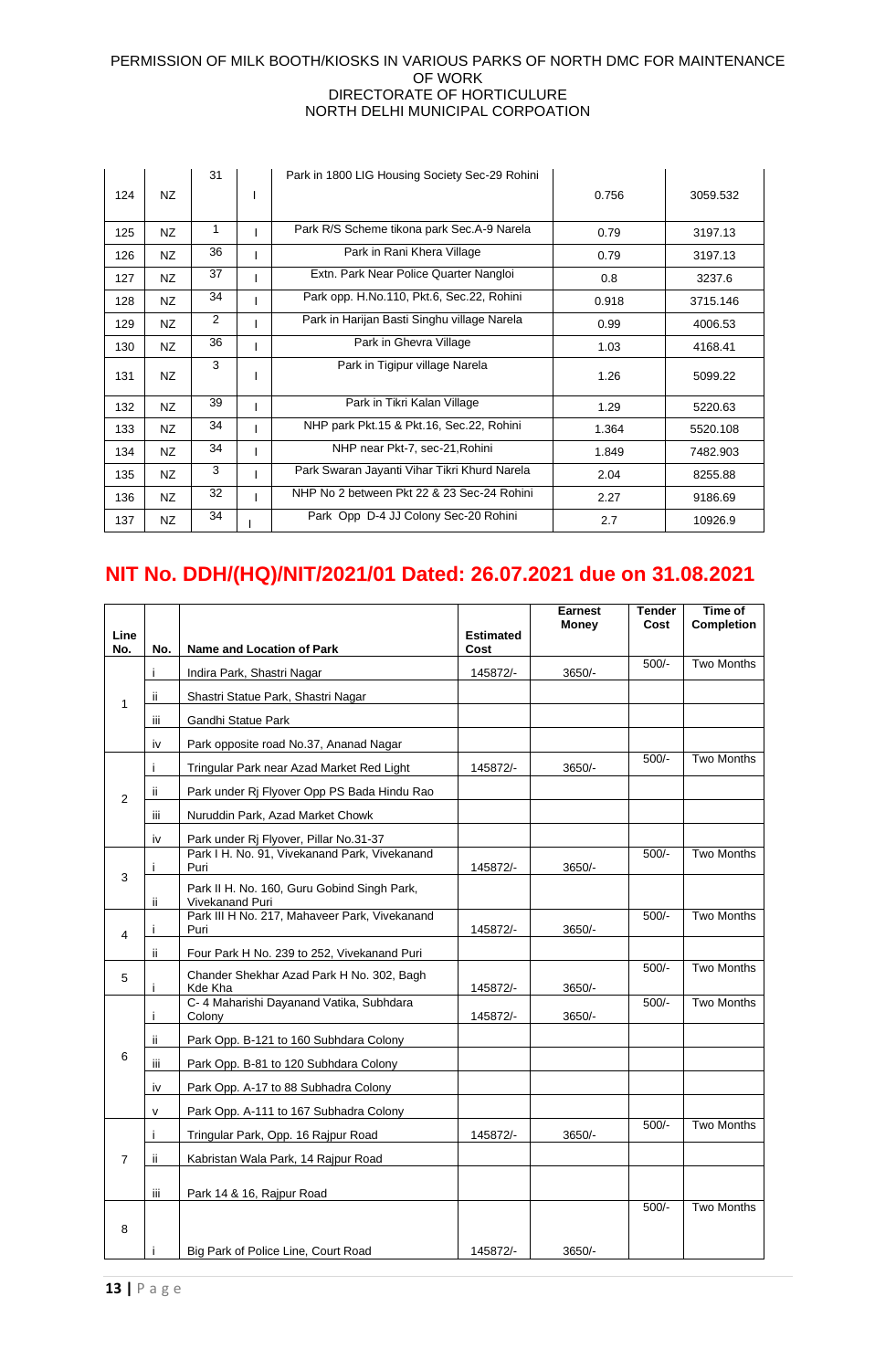|    |              | Tringular Park, Mori Gate                                          | 145872/- | 3650/-   | $500/-$ | <b>Two Months</b> |
|----|--------------|--------------------------------------------------------------------|----------|----------|---------|-------------------|
| 9  | ï            | Park near Shankra Charya Association, Mori Gate                    |          |          |         |                   |
|    | Ť            | Ladies Park, Kacha Bagh                                            | 145872/- | 3650/-   | $500/-$ | Two Months        |
|    |              |                                                                    |          |          |         |                   |
| 10 | ii.          | TC near Hardayal Singh Public Library                              |          |          |         |                   |
|    | iii.         | Kucha Natwa Park                                                   |          |          |         |                   |
|    |              |                                                                    |          |          | $500/-$ | Two Months        |
| 11 |              |                                                                    |          |          |         |                   |
|    | Ť            | Katha Kunj Park, Hanuman Mandir                                    | 145872/- | 3650/-   | $500/-$ | <b>Two Months</b> |
| 12 |              | Dy. Yudhveer Singh Park                                            | 145872/- | 3650/-   | $500/-$ | <b>Two Months</b> |
| 13 | ii.          | Swami Sardhanand Park, Town Hall                                   | 145872/- | 3650/-   |         |                   |
|    | Ш            | Town Hall Complex Park                                             |          |          | $500/-$ | <b>Two Months</b> |
| 14 |              | Green Belt Roof Top, Meena Bazar                                   | 145872/- | 3650/-   |         |                   |
|    | ii.          | Park No. 3 Jama Masjid                                             |          |          |         | <b>Two Months</b> |
| 15 |              | Dangal Park, Jama Masjid                                           | 145872/- | 3650/-   | $500/-$ |                   |
| 16 |              | Desh Bandu Gupta Park                                              | 145872/- | 3650/    | $500/-$ | <b>Two Months</b> |
|    | ii.          | Kamla Nehru Park                                                   |          |          |         |                   |
|    | $\mathbf{I}$ | Park near 24 A Mata Sundari Colony                                 | 145872/- | 3650/-   | $500/-$ | Two Months        |
| 17 | ii.          | Park near 13 A Mata Sundari Colony                                 |          |          |         |                   |
|    | Ш            | Park near 60 A Mata Sundari Colony                                 |          |          |         |                   |
|    | iv           | Park near 5A Mata Sundari Colony                                   |          |          |         |                   |
| 18 |              | Nehru Hill Park                                                    | 145872/- | $3650/-$ | $500/-$ | <b>Two Months</b> |
| 19 | $\mathbf{I}$ | Shivaji Park                                                       | 145872/- | 3650/-   | $500/-$ | <b>Two Months</b> |
|    | ij.          | Shastri Park                                                       |          |          |         |                   |
|    | j.           | Mahilla Park Timarpur, near community center                       | 145872/- | 3650/-   | $500/-$ | <b>Two Months</b> |
| 20 | ii.          |                                                                    |          |          |         |                   |
|    |              | Park Opp.H.No-915 near Gurur Dwara                                 |          |          |         |                   |
| 21 | i.           | Park Opp. 2605, DDA market wala park Hudson                        |          |          | $500/-$ | <b>Two Months</b> |
|    |              | lane                                                               | 145872/- | 3650/-   |         |                   |
|    | i.           | Vrindawan Vatika Belt, Outram Line                                 | 145872/- | 3650/-   | $500/-$ | <b>Two Months</b> |
| 22 | ii.          | Gulab Vatika , Outram Line                                         |          |          |         |                   |
|    | iij          | Park Opp Hn 1551 Tulsi vatika, Outram line                         |          |          |         |                   |
|    | i.           | Park Opposite Mata Wala Park H  189, Dhaka<br>Village. Outram Line | 145872/- | $3650/-$ | $500/-$ | Two Months        |
|    | ij.          | Park Opposite H.B-152, Chopal Dhaka Village.                       |          |          |         |                   |
| 23 |              | Outram Line                                                        |          |          |         |                   |
|    | iΪi          | Park adjacent Shiv Mandir, Parmanand Chowk<br>Outram Line          |          |          |         |                   |
| 24 | i.           | Park Opp 628, West Permanand Colony                                | 145872/- | 3650/-   | $500/-$ | Two Months        |
|    | ii.          | Park Opp. 506. West Permanad Colony                                |          |          |         |                   |
| 25 | j.           | Park Opp.1432 Outram Line                                          | 145872/- | 3650/-   | $500/-$ | Two Months        |
| 26 | i            | Guldasta Park Outram Line                                          | 145872/- | $3650/-$ | $500/-$ | Two Months        |
|    | ii.          | Park opp hn 1815 Phulwari park Outram line                         |          |          |         |                   |
| 27 | i.           | Park Opp. 2072 Azad Mahilla Park, Outram Line                      | 145872/- | 3650/-   | $500/-$ | Two Months        |
| 28 | i.           | Park Opp.H.No-222 Indira Vihar                                     | 145872/- | 3650/-   | $500/-$ | <b>Two Months</b> |
|    | ii.          | Park Opp.H.No-391 Indira Vihar                                     |          |          |         |                   |
| 29 | Ť            | Green Belt Opp.H.No-22 Indira Vihar                                | 145872/- | 3650/-   | $500/-$ | Two Months        |
| 30 | i            | Park Opp.H.No-1160 Bhagat Singh Park East<br>Mukharji Nagar        | 145872/- | 3650/-   | $500/-$ | <b>Two Months</b> |
|    | ii.          | Park in Batra Market                                               |          |          |         |                   |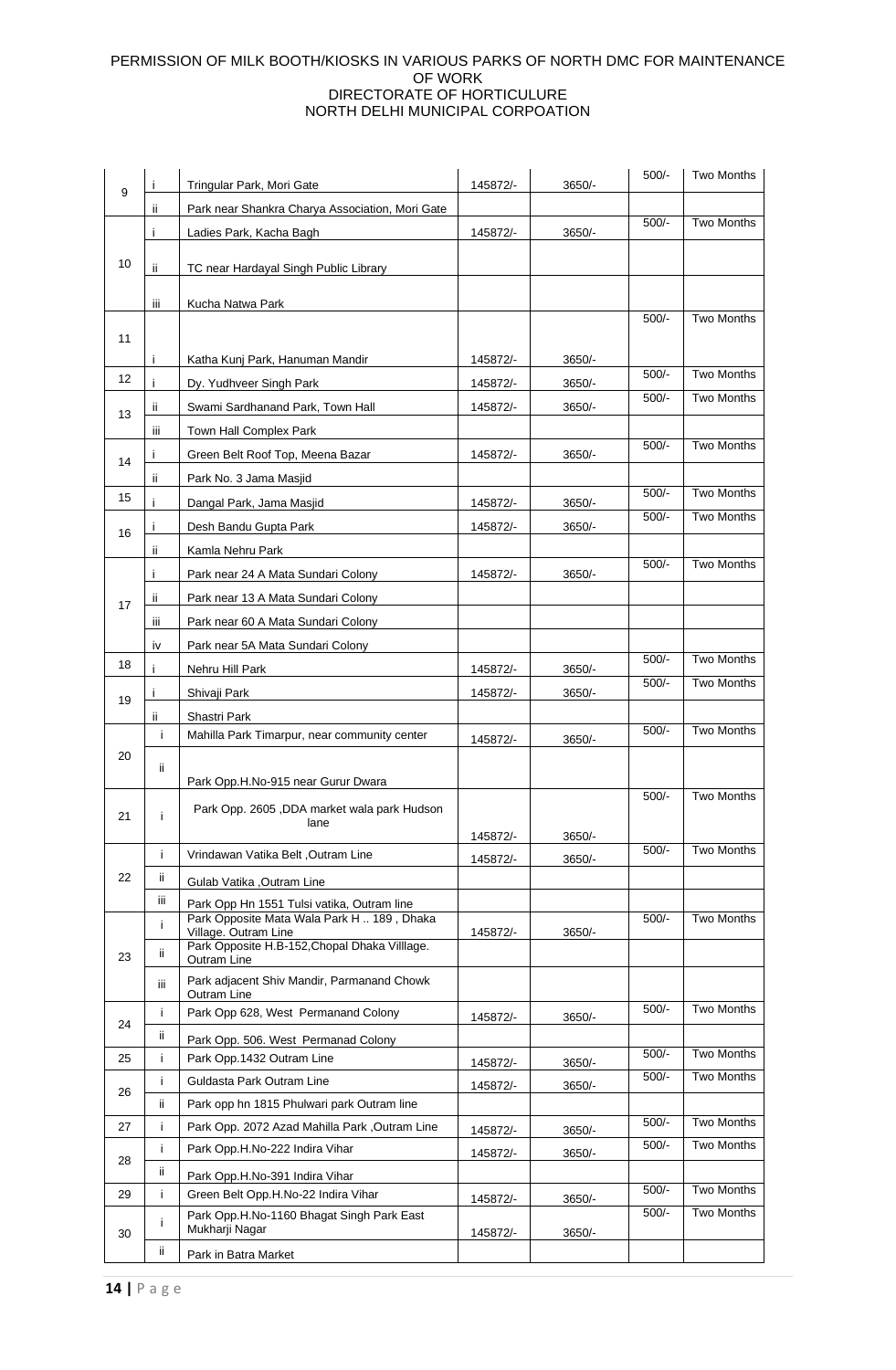|    | i            | Park Opp.H.No-423 Mukharji Nagar                                           | 145872/- | 3650/- | $500/-$ | <b>Two Months</b> |
|----|--------------|----------------------------------------------------------------------------|----------|--------|---------|-------------------|
| 31 | ii.          | Park Opp.H.No-955 Mukharji Nagar                                           |          |        |         |                   |
| 32 | i            | Park H2 Block, ramlila Park, jahangirpuri                                  | 145872/- | 3650/- | $500/-$ | Two Months        |
|    | i            | Park 1, MCD Sweepar Colony                                                 | 145872/- | 3650/- | $500/-$ | Two Months        |
| 33 | ij.          | Park 2, MCD Sweepar Colony                                                 |          |        |         |                   |
|    | i            | Tikona Park, Kewal Park                                                    | 145872/- | 3650/- | $500/-$ | <b>Two Months</b> |
| 34 | ii.          | Moolchand Park, Kewal Park                                                 |          |        |         |                   |
|    | i            | Park Opp H.No M-4/31 A, Model Town III                                     | 145872/- | 3650/- | $500/-$ | <b>Two Months</b> |
| 35 | ii.          | Park Opp.HPB-1, Arya Samaj Wala, Model<br>Town-III                         |          |        |         |                   |
| 36 | i            | Surat Singh Vatika                                                         | 145872/- | 3650/- | $500/-$ | Two Months        |
| 37 | i            | Park near Sulabh sochalaye, Gandhi Vihar                                   | 145872/- | 3650/- | $500/-$ | <b>Two Months</b> |
| 38 |              | E-block Jhandewalan Park                                                   | 145872/- | 3650/- | $500/-$ | <b>Two Months</b> |
|    | j.           | 589/1-A, Veer Sawarkar park Baljeet Nagar                                  |          |        | $500/-$ | <b>Two Months</b> |
| 39 |              | 89, Ramswaroop Vidyardhi Park-I, Baljeet Nagar                             | 145872/- | 3650/- |         |                   |
|    | ii.          |                                                                            |          |        |         |                   |
|    |              | 89, Ramswaroop Vidyardhi Park-II, Baljeet Nagar                            |          |        |         |                   |
|    | iii.         |                                                                            |          |        | $500/-$ | <b>Two Months</b> |
| 40 | Ť            | Park Pandit Deen Dayal Upadhays Prem Nagar<br>(Ram lila)                   | 145872/- | 3650/- |         |                   |
|    | ij.          | Park opp. WHS 1/66 Ramilila park, Kirti Nagar<br>(kirshna Park)            | 145872/- | 3650/- | $500/-$ | <b>Two Months</b> |
|    | Ш            | Park opp. WHS/A-1 Lakkar Mandi Kirti Nagar                                 |          |        |         |                   |
| 41 | iv           | (1/47)<br>Park opp. WHS A-144 Lakkar Mandi Kirti<br>Nagar(Vishwakrma Park) |          |        |         |                   |
|    | v            | Park opp. WHS A-128 Lakkar Mandi Kirti<br>Nagar(Patel Park)                |          |        |         |                   |
|    | vi           | Park opp. WHS/B-84 Chunna Bhatti, Kirti Nagar                              |          |        |         |                   |
|    |              |                                                                            |          |        | $500/-$ | Two Months        |
| 42 |              | Park opp.DDA office, WHS Timber mkt.Kirti Nagar                            |          |        |         |                   |
|    | Ť            |                                                                            | 145872/- | 3650/- | $500/-$ | Two Months        |
|    |              | Park opp. DDA Flat Sat Nagar Tikona Park                                   |          |        |         |                   |
|    | Ť            | 5/15 Block Park, W.E.A. Karol Bagh                                         | 145872/- | 3650/- |         |                   |
| 43 | ij.          | 5/13 Block Park, W.E.A. Karol Bagh                                         |          |        |         |                   |
|    | iii.         | 6A Block Park Ist, W.E.A. Karol Bagh                                       |          |        |         |                   |
|    | iv           | 6 Block Park IInd, W.E.A. Karol Bagh                                       |          |        |         |                   |
|    | $\mathsf{v}$ |                                                                            |          |        |         |                   |
| 44 | j.           | Mini Statdium Park, Naraina Vihar                                          | 145872/- | 3650/- | $500/-$ | Two Months        |
|    | ij.          | C Block Hill Wala Park, Naraina Vihar                                      |          |        |         |                   |
| 45 | j.           | Dr. Keshav Rao Balram Hedgewar Park, Naraina<br>Indl. Area (A-90)          | 145872/- | 3650/- | $500/-$ | Two Months        |
|    | ij.          | Park A-5 Naraina Vihar Ind. Area                                           |          |        |         |                   |
| 46 |              | Park Near BU-179 Pitam Pura                                                | 145872/- | 3650/- | $500/-$ | Two Months        |
|    | j.           | Shiv Park BE Blk. Shalimar Bagh                                            | 145872/- | 3650/- | $500/-$ | Two Months        |
| 47 | ii.          | Near H. No. 48 BE Blk. Shalimar Bagh                                       |          |        |         |                   |
| 48 |              | Park Between AD Blk.& AE Blk. Shalimar Bagh                                | 145872/- | 3650/- | $500/-$ | Two Months        |
| 49 |              | Park Between BP Blk.& BQ Blk. Shalimar Bagh                                | 145872/- | 3650/- | $500/-$ | Two Months        |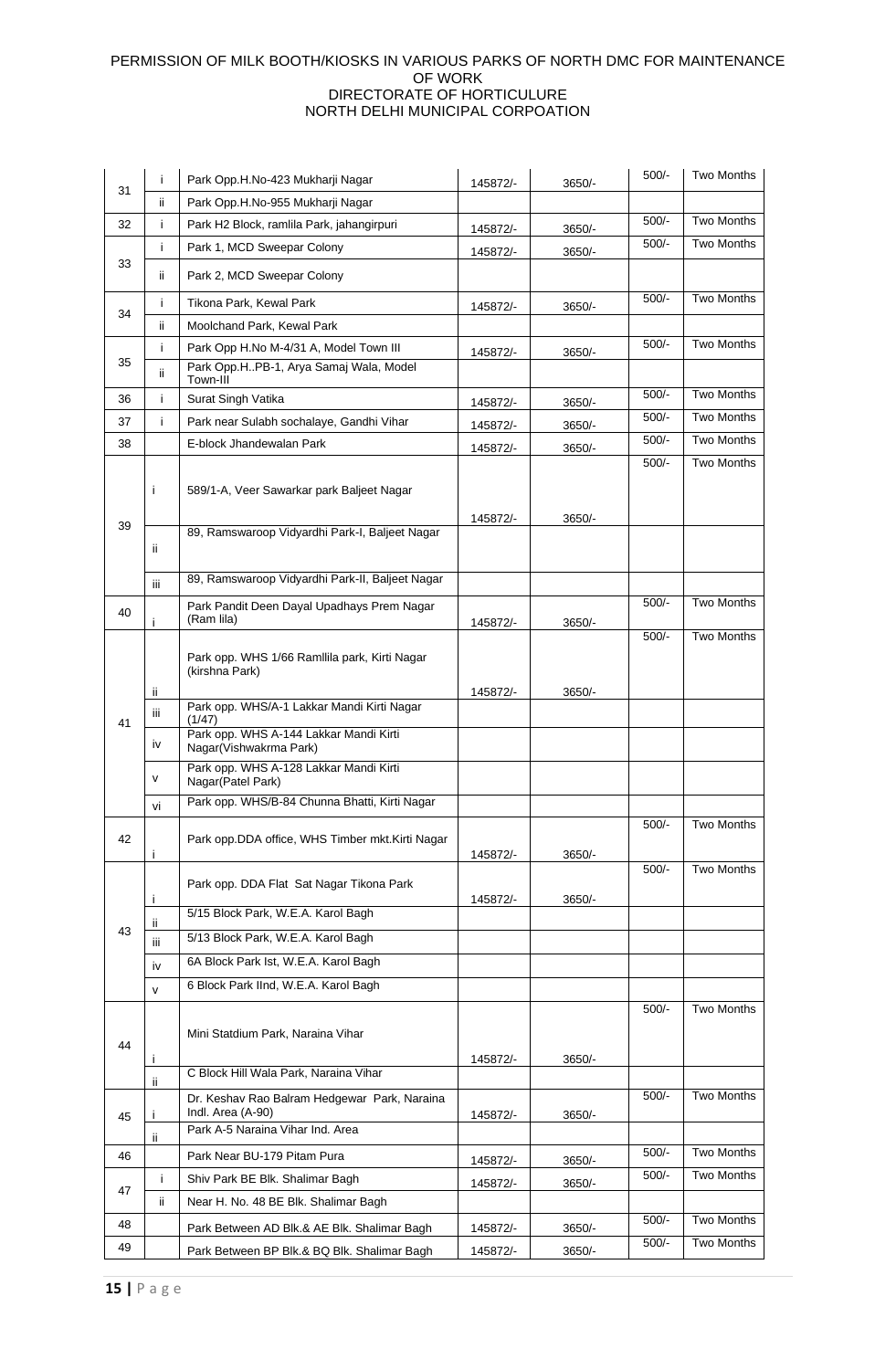| 50 |     | Children park BM West Blk. Shalimar Bagh                            | 145872/- | 3650/-   | $500/-$ | Two Months        |
|----|-----|---------------------------------------------------------------------|----------|----------|---------|-------------------|
|    |     | Park Between AN Blk.& AM Blk. Shalimar Bagh                         |          |          |         |                   |
| 51 |     | Park Between AG Blk.& AK Blk. Shalimar Bagh                         | 145872/- | 3650/-   | $500/-$ | <b>Two Months</b> |
| 52 |     | Vaishali Vatika Pitam Pura                                          | 145872/- | 3650/-   | $500/-$ | <b>Two Months</b> |
| 53 |     | MD Blk. Park (Near Metro) P. Pura                                   | 145872/- | 3650/-   | $500/-$ | <b>Two Months</b> |
| 54 |     | Central Park in CP Blk. Near MCD School<br>PitamPura                | 145872/- | 3650/-   | $500/-$ | <b>Two Months</b> |
| 55 |     | Park Near UP-119 Pitam Pura                                         | 145872/- | 3650/-   | $500/-$ | <b>Two Months</b> |
| 56 |     | Park in JP, HP Block Pitampura (Mahila Park)                        | 145872/- | 3650/-   | $500/-$ | <b>Two Months</b> |
| 57 |     | BD,FD Blk. Park Pitam Pura                                          | 145872/- | 3650/    | $500/-$ | Two Months        |
| 58 |     | Park near Parmanand Hospital, Pitampura                             | 145872/- | $3650/-$ | $500/-$ | <b>Two Months</b> |
| 59 |     | A-1, KL Sharma Park Paschim Vihar                                   | 145872/- | 3650/-   | $500/-$ | <b>Two Months</b> |
|    | i.  | B-1/156 Paschim Vihar near Mkt                                      | 145872/- | 3650/-   | $500/-$ | Two Months        |
| 60 |     |                                                                     |          |          |         |                   |
| 61 | ij. | B-1/188 Paschim Vihar                                               |          |          | $500/-$ | <b>Two Months</b> |
|    |     | A-6 NHP Paschim Vihar<br>Park Near Shop. No. 218A Rama Market Pitam | 145872/- | 3650/-   | $500/-$ | <b>Two Months</b> |
| 62 |     | Pura                                                                | 145872/- | 3650/-   |         | <b>Two Months</b> |
| 63 |     | Ambedkar Park or NHP Shakur Pur J.J. Colony                         | 145872/- | 3650/-   | $500/-$ |                   |
| 64 |     | Mamchand park, Rampura                                              | 145872/- | 3650/-   | $500/-$ | Two Months        |
| 65 |     | Park in B-22/2 Indstrl Area Ashok vihar Ph-I                        | 145872/- | 3650/-   | $500/-$ | <b>Two Months</b> |
| 66 |     | Park in D-90 CD Park Ashok vihar Ph-I                               | 145872/- | 3650/-   | $500/-$ | <b>Two Months</b> |
| 67 |     | Park in H-72 Ashok vihar Ph-I                                       | 145872/- | 3650/-   | $500/-$ | Two Months        |
| 68 |     | E Block, Radhey Lal Park, Satyawati Colony,                         |          |          | $500/-$ | <b>Two Months</b> |
|    |     | Ashok Vihar Ph-III<br>Park inCentral Park J-II Block Wazirpur J.J.  | 145872/- | 3650/-   | $500/-$ | <b>Two Months</b> |
| 69 |     | Colony                                                              | 145872/- | 3650/-   |         |                   |
| 70 |     | Ambedkar Park near MCD Office                                       | 145872/- | 3650/-   | $500/-$ | <b>Two Months</b> |
| 71 |     | Mahila Park K Block near Teacher Park                               | 145872/- | $3650/-$ | $500/-$ | Two Months        |
| 72 |     | Ramleela Park C-4 Blk, Keshav Puram                                 | 145872/- | 3650/-   | $500/-$ | <b>Two Months</b> |
| 73 |     | Gurudwara Wala Park, A-1 Blk, Keshav Puram                          | 145872/- | 3650/-   | $500/-$ | <b>Two Months</b> |
|    | j.  | B-Block 273 Sangam Park                                             | 145872/- | 3650/-   | $500/-$ | <b>Two Months</b> |
|    | ii. | B-Block In front of Police Chowki Store Wala Park,                  |          |          |         |                   |
| 74 | iΪi | B-Block, Laxmi Narayan mandir Park                                  |          |          |         |                   |
|    | iv  | B-33-38, Sangam Park                                                |          |          |         |                   |
|    | i   | A-Block Sangam Park 481-490                                         | 145872/- | 3650/-   | $500/-$ | <b>Two Months</b> |
|    | ïi  | A-Block 33-40 Sangam Park                                           |          |          |         |                   |
|    | iij | A-Block 161-164, Sangam Park                                        |          |          |         |                   |
| 75 | iv  | A-Block 480-485                                                     |          |          |         |                   |
|    | v   | A-Block 49-64, Sangam Park                                          |          |          |         |                   |
|    | vi  | A-Block 225-230, Sangam Park                                        |          |          |         |                   |
|    | vii | A-Block 351-354, Sangam Park                                        |          |          |         |                   |
|    | Î   | Park Opp. Mahender Enclave                                          | 145872/- | 3650/-   | $500/-$ | Two Months        |
| 76 | i   | Meera Bai Prk, Old Gupta Colony Park                                |          |          |         |                   |
|    | i   | Park Opp. H.No. F-46, DTC Colony                                    | 145872/- | 3650/-   | $500/-$ | Two Months        |
| 77 | ii. | Park Opp. H.No. F-69, DTC Colony                                    |          |          |         |                   |
|    | iij | Park Opp. H.No. 137, DTC Colony                                     |          |          |         |                   |
|    | iv  | KGTR-Block, Green Belt                                              |          |          |         |                   |
| 78 |     | Priyadarshni Park, Gujarawala Town                                  |          |          | $500/-$ | Two Months        |
|    | i   |                                                                     | 145872/- | 3650/-   |         |                   |
|    | i   | DDA Park Tanken wali Bagichi                                        |          |          |         |                   |
|    | i   | 33 Block DDA Park Opp. H.No. 19                                     |          |          |         |                   |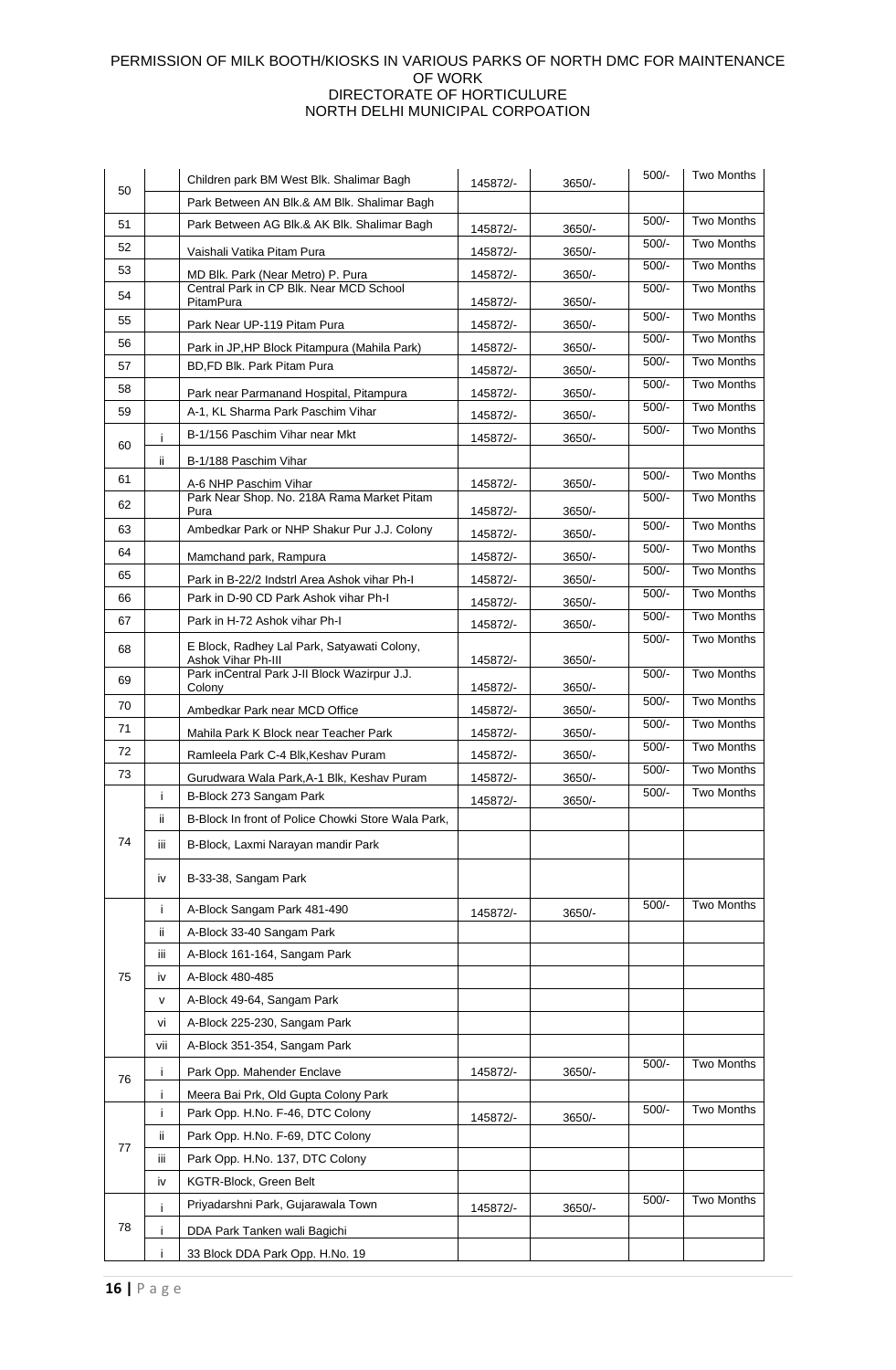| 79  | T                 | Park in Pkt. C2 NHP Sec-16 Rohini                                    | 145872/- | 3650/-               | $500/-$ | <b>Two Months</b> |
|-----|-------------------|----------------------------------------------------------------------|----------|----------------------|---------|-------------------|
|     | Ш                 | Park in Pkt. C2 Sec-16 Rohini                                        |          |                      |         |                   |
| 80  | ı                 | Park in Pkt A-7 NHP Sec-17 Rohini                                    | 145872/- | 3650/-               | $500/-$ | Two Months        |
|     | $\mathbf{I}$      | Pkt Park in Pkt A-7 Sec-17 Rohini                                    |          |                      |         |                   |
|     | Ш                 | Pkt Park in Pkt A-7 Sec-17 Rohini                                    |          |                      |         |                   |
| 81  | T                 | Park in Pkt. G-2 NHP Sec-16 Rohini                                   | 145872/- | 3650/-               | $500/-$ | <b>Two Months</b> |
|     | Ш                 | Park in Pkt. G-2 Sec-16 Rohini                                       |          |                      |         |                   |
| 82  | $\mathbf{I}$      | Park Opp. B2 & B6 Sec-17 Rohini                                      | 145872/- | 3650/-               | $500/-$ | Two Months        |
| 83  | I                 | Park between A-5&A-4 Sec-17, Rohini                                  | 145872/- | 3650/-               | $500/-$ | Two Months        |
| 84  | L                 | Park in Pkt. G6 NHP Sec-16 Rohini                                    | 145872/- | 3650/-               | $500/-$ | <b>Two Months</b> |
| 85  | $\mathbf{I}$      | Park in Pkt. F-2 NHP Sec-16 Rohini                                   | 145872/- | 3650/-               | $500/-$ | <b>Two Months</b> |
| 86  | I                 | G-5 Sec-11 Rohini                                                    | 145872/- |                      | $500/-$ | Two Months        |
| 87  | T                 | Park and Play Area B&C Sec-1 Avantika Rohini                         |          | $3650/-$<br>$3650/-$ | $500/-$ | <b>Two Months</b> |
|     | ı                 | Park opp P-4/177 Sultanpuri                                          | 145872/- |                      | $500/-$ | Two Months        |
| 88  | $\mathbf{H}$      | Park opp P-4/250 Sultanpuri                                          | 145872/- | 3650/-               |         |                   |
|     |                   | Park opp J-1464 Mangolpuri                                           |          |                      | $500/-$ | Two Months        |
|     | L                 |                                                                      |          |                      |         |                   |
| 89  |                   | Park opp J-1284 Mangolpuri                                           | 145872/- | 3650/-               |         |                   |
|     | Ш                 |                                                                      |          |                      |         |                   |
|     | Ш                 | Park opp J-512 Mangolpuri                                            |          |                      |         |                   |
| 90  | I                 | Park in Y-Block on Kanjhawala Road, Mangolpuri                       | 145872/- | 3650/-               | $500/-$ | <b>Two Months</b> |
|     | Ш                 | Park opp Y-1222 Mangolpuri                                           |          |                      |         |                   |
|     | ı                 | Park opp H-2/156 Sultanpuri                                          | 145872/- | $3650/-$             | $500/-$ | Two Months        |
| 91  | Ш                 | Park opp H-2/78 Sultanpuri                                           |          |                      |         |                   |
|     | Ш                 | Park opp H-2/249 Sultanpuri                                          |          |                      |         |                   |
| 92  | T                 | Madhav Park Sec-4 Rohini near Vijay Vihar                            | 145872/- | 3650/-               | $500/-$ | Two Months        |
| 93  | I                 | Park in Opp. H.No.290 Pkt D/17 Sec-3 Rohini                          | 145872/- | 3650/-               | $500/-$ | <b>Two Months</b> |
| 94  | $\mathbf{I}$      | Park in Opp. H.No.22 E/19 Sec-3 Rohini                               | 145872/- | $3650/-$             | $500/-$ | Two Months        |
| 95  | ı                 | Mangol Pur Kalan Park Near Vilage Road                               | 145872/- | $3650/-$             | $500/-$ | <b>Two Months</b> |
| 96  | ı                 | Tiranga Park Mangol Pur Kalan                                        | 145872/- | 3650/-               | $500/-$ | Two Months        |
| 97  | $\mathbf{I}$      | Park opp Mpl School R Block Mangolpuri                               | 145872/- | 3650/-               | $500/-$ | <b>Two Months</b> |
|     | Ш                 | Park opp. H No R-373 Mangolpuri                                      | 145872/- | 3650/-               | $500/-$ | Two Months        |
| 98  | L                 | Park Near Seeta Apptt and Balaji Mandir Sec-14                       |          |                      | $500/-$ | <b>Two Months</b> |
| 99  | I                 | Rohini                                                               | 145872/- | 3650/-               | $500/-$ | <b>Two Months</b> |
| 100 | T                 | Park Near GS Apptt Sec-13 Rohini                                     | 145872/- | 3650/-               | $500/-$ | Two Months        |
| 101 | I                 | Park in F Block H NO 48 Prashant Vihar                               | 145872/- | 3650/-               | $500/-$ | <b>Two Months</b> |
| 102 | L                 | Park in Pkt E-16 near H. NO. 60 Sec-8 Rohini                         | 145872/- | 3650/-               | $500/-$ | Two Months        |
| 103 | $\mathsf{l}$      | Park in Pkt D-12 H. NO. 20 Sec-8 Rohini                              | 145872/- | 3650/-               | $500/-$ | Two Months        |
|     |                   | Park B/w G-21&22 Sec-7 Rohini                                        | 145872/- | 3650/-               | $500/-$ | Two Months        |
| 104 | $\mathsf{I}$<br>ı | Park in D-11 Play Ground Sec-7 Rohini<br>Park opp P-4/250 Sultanpuri | 145872/- | 3650/-               | $500/-$ | Two Months        |
| 105 |                   | Park opp P-4/177 Sultanpuri                                          | 145872/- | 3650/-               |         |                   |
| 106 | Ш                 | Park opp P-4/6 Sultanpuri                                            |          |                      | $500/-$ | <b>Two Months</b> |
|     | T                 | Park opp P-2/712Sultanpuri Shastri Park                              | 145872/- | 3650/-               |         |                   |
|     | Ш                 | Park opp Y-2121 Mangolpuri                                           |          |                      | $500/-$ | <b>Two Months</b> |
| 107 | $\mathsf{I}$      | Kunwar Singh Park near T Block Green Belt                            | 145872/- | 3650/-               | $500/-$ | Two Months        |
| 108 | T                 | Mangolpuri Industrial Area                                           | 145872/- | 3650/-               |         |                   |
|     |                   |                                                                      |          |                      |         |                   |
| 109 | ı                 | Park opp E-1/243 Sultanpuri                                          | 145872/- | 3650/-               | $500/-$ | Two Months        |